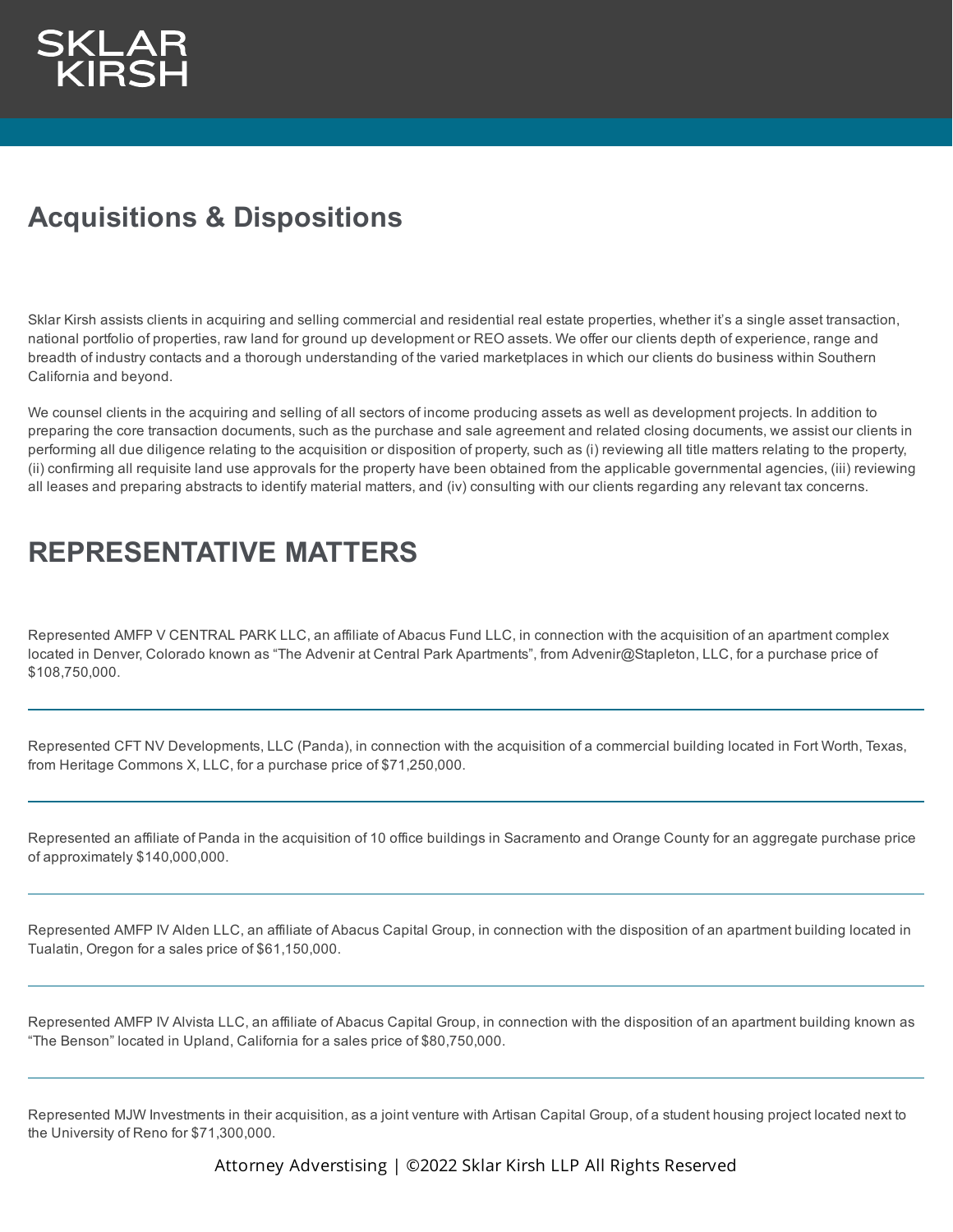Represented Brixton NSE Port Orchard Fee Owner, LLC, an affiliate of New Standard Equities, in connection with its \$75,200,000 sale of a 276 unit apartment building known as the "Atlas Apartments" to a series of TIC owners affiliated with Elan Multifamily Investments, Inc.

Represented Bravista ParcelCo II, LLC, Bravista ParcelCo III, LLC, and Bravista ParcelCo IV, LLC, which are affiliates of Vista Investment Group, LLC, in connection with their sale of three parcels/buildings of the medical-tech commercial complex known as the "Vasona Tech Park" for a combined purchase price of \$147,250,000.

Represented Tides Equities, LLC in connection with the \$83,000,000 sale/recapitalization of the Tides at Paradise Valley Apartments, a 380 unit apartment complex in Phoenix, Arizona.

Represented Tides Equities, LLC in connection with the \$86,500,000 sale/recapitalization of the Tides at Deer Valley Apartments, a 436-unit apartment complex in Tempe, Arizona.

Represented Golden Signature Centre LLC, an affiliate of Vista Investment Group, LLC, in its acquisition of commercial office property located in Lakewood, Colorado outside of Denver known as Signature Centre. The acquisition was structured as an assignment and assumption of the Seller's leasehold interest in the ground lease covering the property.

Represented Delaware Hidden Valley Grand Apartments, LLC, an affiliate of the Redfern Family Trust, in connection with its acquisition of the 324-unit Hidden Valley Apartments in Simi Valley, California, for \$105,000,000.

Represented Tides Equities, LLC, in connection with its sale of a 224-unit multi-family property located in Phoenix, Arizona for a total purchase price of \$34,800,000.

Represented CB-Pleasanton, LLC and HT- Pleasanton, LLC, affiliates of The Jacobson Company, in their acquisition as a multi-family project known as Avana Pleasanton, located in Pleasanton, California for a total purchase price of \$58,900,000.

Represented BH Preservation Associates LP, an affiliate of BLDG Partners, LLC, in its acquisition of a multi-family project located in Los Angeles known as the Baldwin Hills Apartments for a total purchase price of \$9,600,000. To finance the acquisition, we assisted our client in forming the syndication entity for the equity and also in obtaining a loan in an amount of \$7,570,000.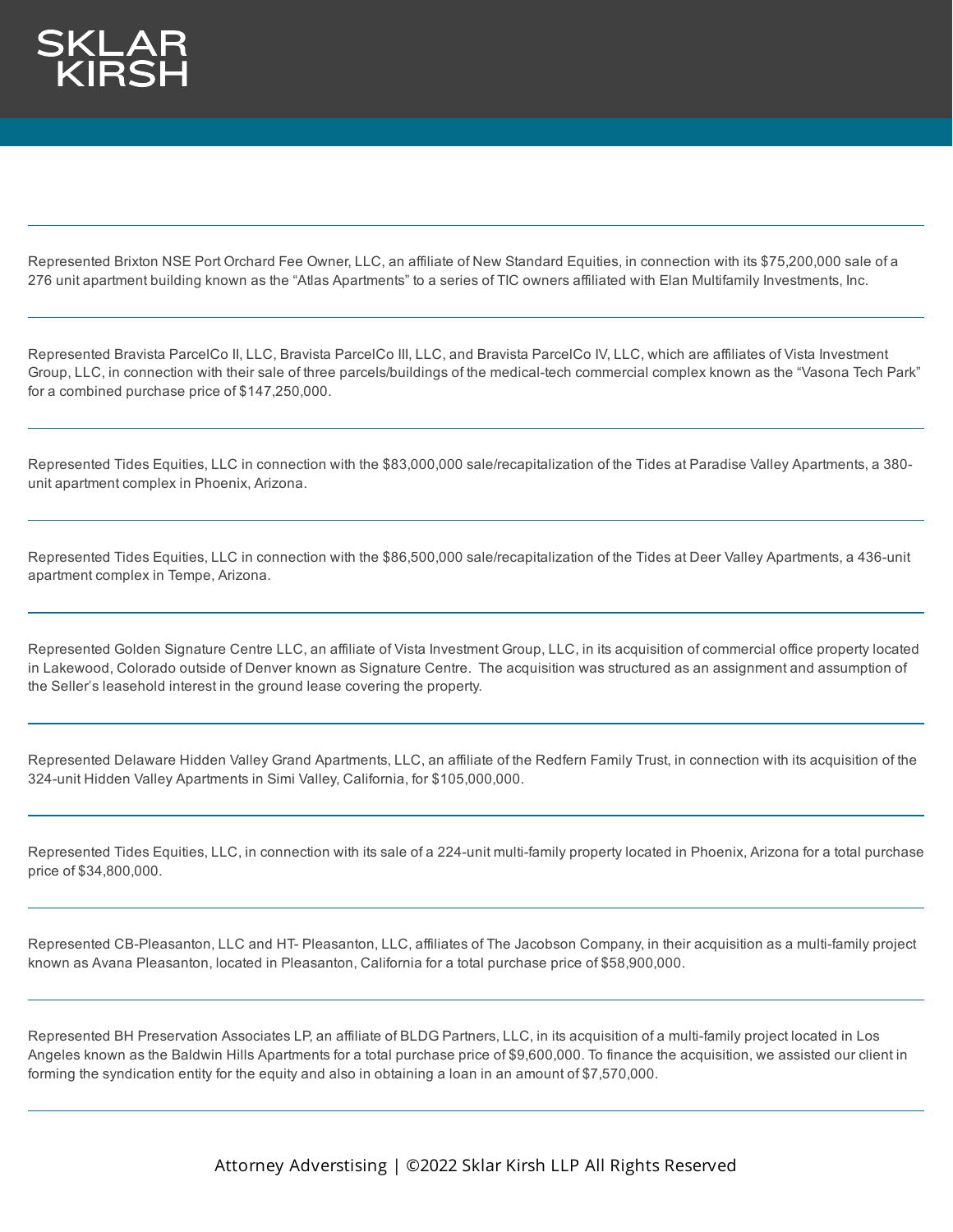Represented Tides Equities, LLC in connection with its sale of a 197-unit multi-family property located in Tempe, Arizona for a total purchase price of \$39,000,000. Sklar Kirsh assisted Tides and their equity partner when they purchased the property in 2018 for \$27,500,000.

Represented Tides Equities, LLC, in connection with its sale of a 227-unit multi-family property located in Tempe, Arizona for a total purchase price of \$44,625,000. Sklar Kirsh assisted Tides and their equity partner when they purchased the property in 2018 for \$31,300,000.

Represented Tides Equities, LLC in connection with the \$54,250,000 joint venture acquisition of the Crosswinds Apartments, a 374-unit apartment complex in Chandler, Arizona. Equity was provided by Mountain Pacific Opportunity Partners. Financing in the amount of \$46,480,000 was provided MF-1 Capital LLC.

Represented Tides Equities, LLC in connection with the \$47,750,000 joint venture acquisition of the Residence at Arlington project, a 436-unit apartment community located in Arlington, Texas.

Represented Ocotillo LA 10th, LLC, an affiliate of Goldstein Planting Investments, LLC (GPI), in its acquisition of a medical office building located in Santa Monica for a purchase price of \$22,450,000.

Represented 501 South Beverly 26, LLC, an affiliate of Abady Holdings Corp., in its acquisition of a commercial office building located in Beverly Hills for a total purchase price of \$14,000,000.

Represented D&B Capital Partners, LLC in its acquisition of a three project portfolio consisting of three multi-family properties and over 300 multi-family residential units located in Austin, Texas for a total purchase price of \$49,800,000. In connection with acquisition, we assisted our client in forming a syndication to finance their portion of the equity and also helped negotiate and form a joint venture with their majority equity partner. We also assisted our client in obtaining debt financing in for the portfolio acquisition in the amount of \$43,200,000.

Represented Shopoff Realty Investments in connection with its joint venture acquisition of a 165,000 square foot office park located in Goleta, California for \$61,000,000. Concurrently with the acquisition, and as part of this same transaction, Shopoff immediately sold the ground lease interest in the Property for \$22,000,000, while retaining a leasehold interest in the Property.

Represented Sci-Los Alisos LLC, an affiliate of Shopoff Realty Investments, LP, in its sale of a multi-tenant retail center located in Mission Viejo, California, for a purchase price of \$14,500,000.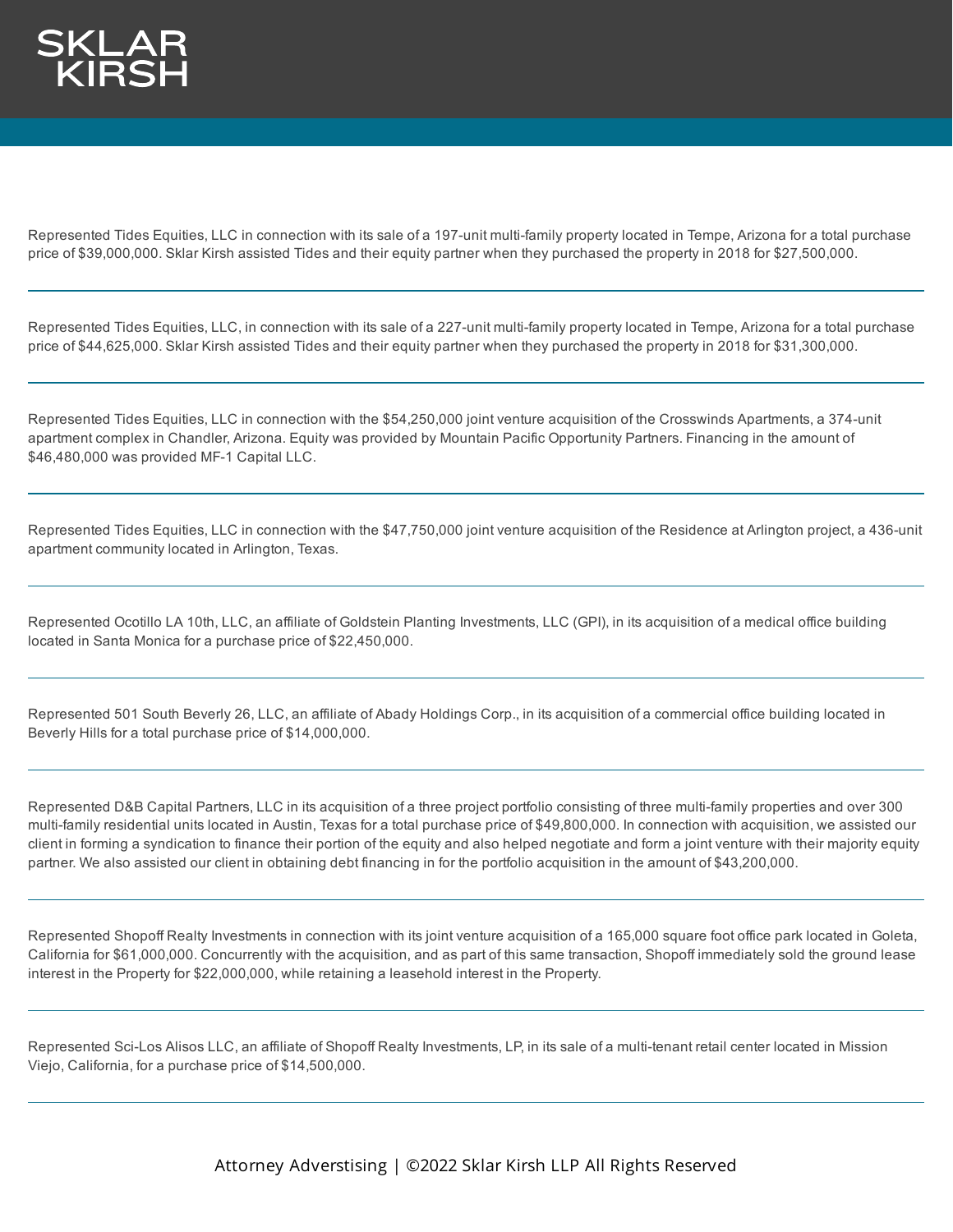

Represented TruAmerica Multifamily, LLC in connection with the \$90,250,000 acquisition of a 220-unit housing development located in Norfolk, Massachusetts.

Represented John Wilcox in his acquisition of an industrial building in Houston, Texas for a purchase price of approximately \$57,000,000 which was financed partly by a loan assumption of a \$53,000,000 loan.

Represented Tides Equities, LLC, in connection with its sale of a 181-unit multi-family property located in Phoenix, Arizona for a total purchase price of \$38,000,000. Sklar Kirsh assisted Tides when they purchased the property in 2018 for \$26,600,000.

Represented Tides Equities, LLC, in connection with its sale of a 488-unit multi-family property located in Phoenix, Arizona for a total purchase price of \$60,000,000. Sklar Kirsh assisted Tides when they purchased the property in 2019 for \$39,750,000.

Represented Tides Equities, LLC in connection with the \$19,750,000 joint venture acquisition of the Royal Village Apartments, located in Glendale, Arizona.

Represented Miramar Industrial GP Partners, LLC in its acquisition, using a TIC structure, of an industrial warehouse in Danbury, Connecticut for a purchase price of \$62,500,000.

Represented NGX3, LLC, an affiliate of NextGen Apartments LLC, in its acquisition of a multi-family residential property located in Gardena, California for a purchase price of \$8,000,000.

Represented the joint venture of RMA and Harbor Associates in the sale of an office building in San Diego, California for \$7,000,000.

Represented Tides Equities, LLC in connection with the \$53,500,000 joint venture acquisition of the Cinnabarr Apartments, a 430-unit apartment complex in Phoenix, Arizona.

Represented Hilltop Associates Ltd., an affiliate of Norman Jacobson Realty Resources, Inc., in its sale of a multi-family project commonly known as Hilltop Garden Apartments located in Carmichael, California for a total purchase price \$10,900,000.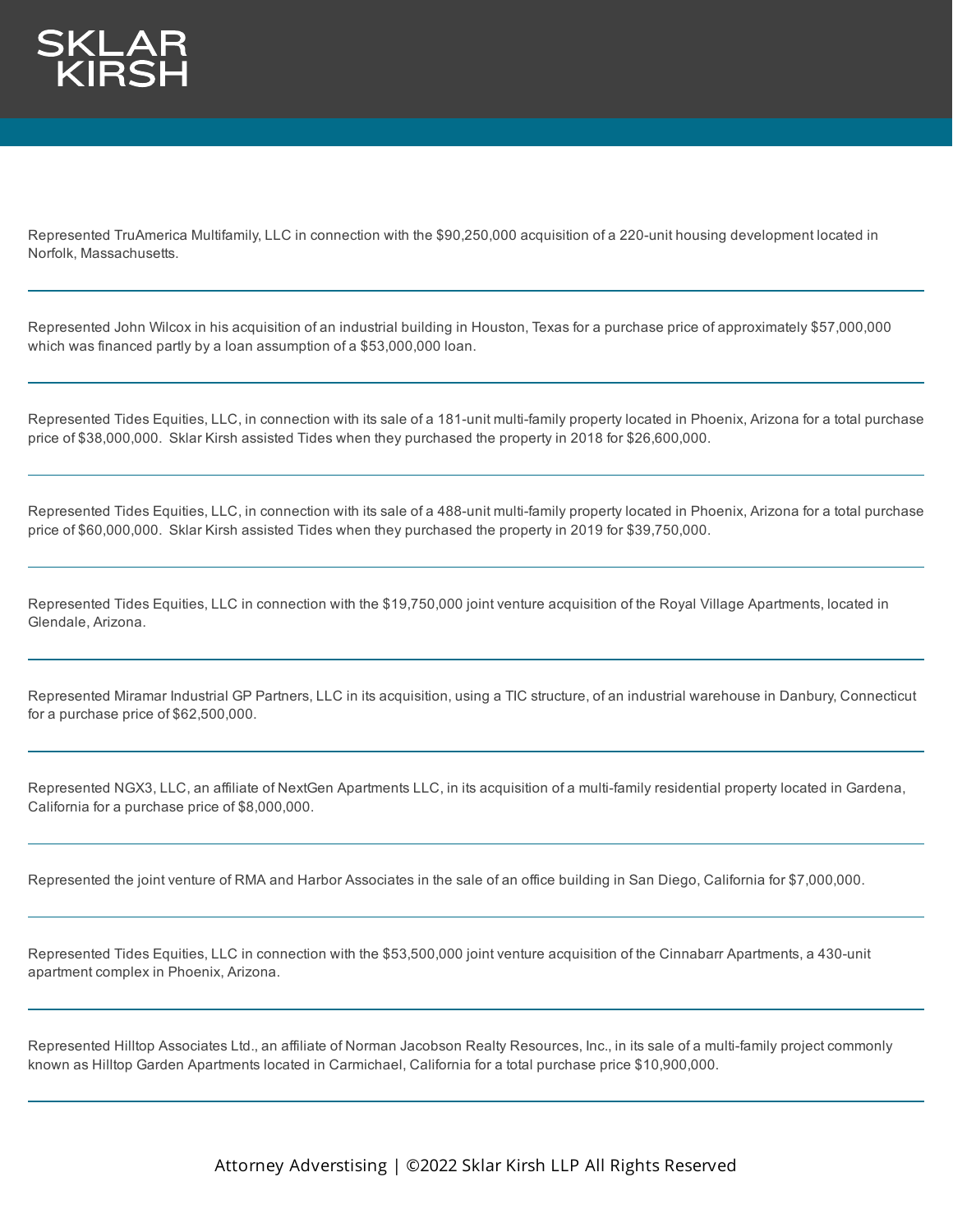

Represented Cottage Bell Investors, an affiliate of Norman Jacobson Realty Resources, Inc., in its sale of a multi-family project commonly known as Cottage Bell Apartments located in Sacramento, California for a total purchase price \$23,350,000.

Represented Goldman Sachs in the acquisition of an office building in Mountain View, California for \$75,900,000.

Represented Deer Creek, LLC, and its affiliate, Exposition Market SPE, LLC, in an opportunity zone related to a \$30,000,000 acquisition of a shopping center on Martin Luther King Jr. Boulevard in Los Angeles, California.

Represented Fluorine 9, LLC, an affiliate of HATCHspaces, LLC, in its acquisition of a commercial property located in Thousand Oaks, California, for a total purchase price of \$5,765,000.

Represented Riverview Drive LLC, a newly formed joint venture between longtime client, Abady Holdings Corporation, and Commerce Home Mortgage, LLC, in the \$6,600,000 acquisition of an office property in Anaheim, California.

Represented Dow Owner LLC, an affiliate of Cress Capital, in its sale of a commercial office building located in Tustin, California, to the Dow Avenue, LLC, an affiliate of Padma Laxmi, LLC, for a purchase price of \$20,900,000.

Represented Tides Equities, LLC in connection with the \$71,500,000 sale of the Tides at South Tempe Apartments, a 442-unit apartment complex in Tempe, Arizona. The project was acquired by Tides in August of 2018 through a joint venture for \$55,500,000.

Represented Owner 301 Taylor, LLC, an affiliate of BLDG Partners, LLC, in its sale of an affordable housing multi-family residential project in Henderson, Nevada for a total purchase price \$17,500,000.

Represented Letty Jane Bassler, Trustee of Trust A and Trust B of the Donald Victor Bassler and Letty Jane Bassler Trust (the Bassler family) regarding the acquisition of three parcels with existing ground leases with Chick-Fil-A, Whataburger, and Chipotle, as tenants, in the Waterview Towne Center in Richmond, Texas. The total purchase price was \$9,150,601.

Represented NextGen Apartments, LLC in its acquisition, through an affiliate entity of a multi-family residential property located in Redondo Beach, California, for a purchase price of \$9,350,000. The acquired property was added to a previously 15-property portfolio containing more than \$100,000,000 in assets owned by NextGen in a joint venture with Goldman Sachs. The transaction included both modifications to the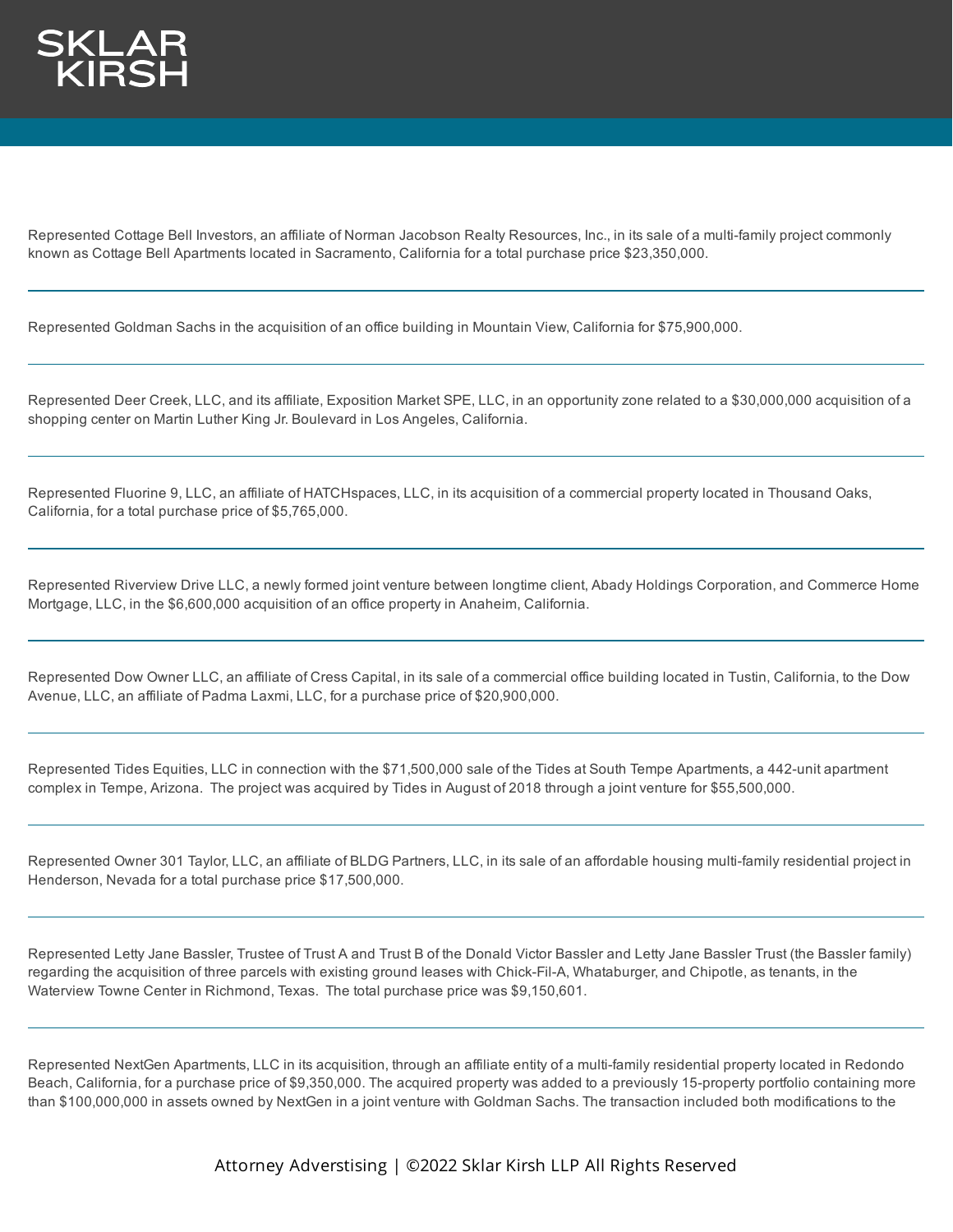

joint venture with Goldman Sachs as well as a modification of the pre-existing financing with RBC Real Estate Capital Corp., increasing the loan amount to \$77,664,336.00.

Represented Springtree Apartments, LLC, an affiliate of The Lighthouse Group, LLC, in its sale of a multi-family property located in Arlington, Texas known as the 2121 Apartments for a total purchase price of \$14,080,000.

Represented 6125 Canterbury LLC, an affiliate of Vista Investment Group, in their acquisition of a multi-family apartment building located in Culver City, California, for a total purchase price \$17,600,000.

Represented BLDG Brookside, LLC, an affiliate of BLDG Partners, LLC, in its acquisition of an affordable housing project located in Southern Pines, North Carolina for a total purchase price of \$12,000,000. In order to fund the transaction we assisted our client in forming a syndication fund for its equity and also in obtaining a loan in the amount of \$9,600,000.

Represented 4325 Berryman LLC, an affiliate of Vista Investment Group, in its acquisition of a multi-family apartment building located in Los Angeles, California for a total purchase price \$12,240,000.

Represented 235 Camelback LLC, an affiliate of Vista Investment Group, in their acquisition of a large multi-family project known as the Northridge Apartments located in Pleasant Hill, California for a total purchase price \$91,000,000. In order to acquire the property we assisted our client in forming a joint venture with Tokyu Land US Corporation and obtaining a loan in the amount of \$62,817,600.00.

Acted as co-counsel to TruAmerica Multifamily, LLC, along with Akerman LLP in connection with the \$54,100,000 joint venture acquisition of the Mission Springs Apartments, a 306-unit multi-family apartment project located in Tempe, Arizona.

Represented The Tides on Mill Owner, LLC, an affiliate of Tides Equities, LLC, in its sale of a multi-family property located in Tempe, Arizona for a total purchase price of \$25,600,000.

Represented Bellaire San Antonio MF4 LLC, an affiliate of Bellaire Partners, LLC, in its acquisition of OakRidge Apartment Homes in San Antonio, Texas. The \$17,000,000 acquisition was funded in part by a loan in the amount of \$14,750,000.

Represented Mosaic Real Estate Investors in connection with the acquisition of a hotel property called The Retreat at Vista Lake, located in Fort Myers, Florida for \$96,000,000.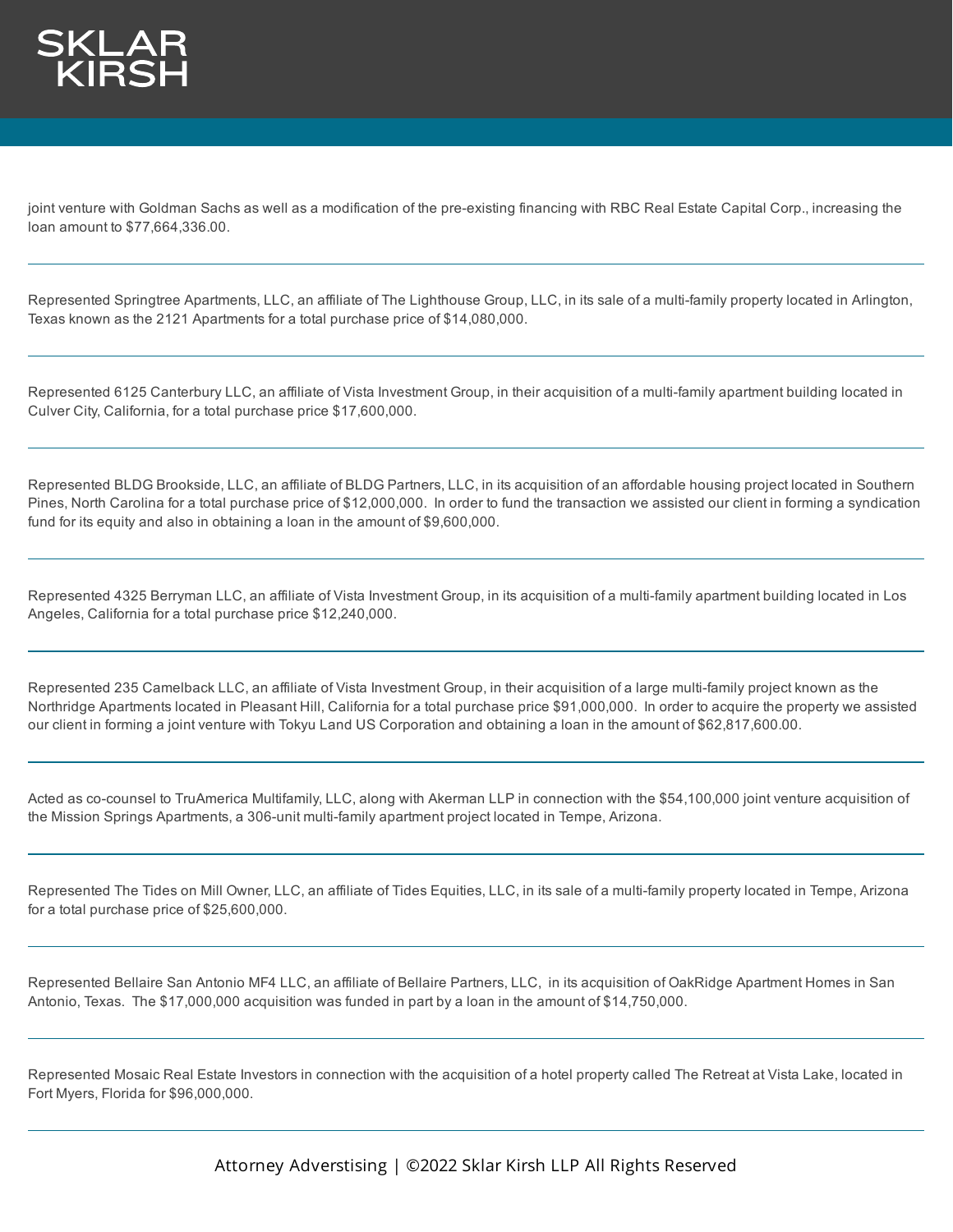

Represented Miramar Property Group, LLC in its acquisition of a commercial office building located in Santa Clara, California for a total purchase price of \$48,250,000. In order to acquire the property with the use of 1031 exchange funds, we assisted our client in forming four separate TIC entities. We also represented our client in obtaining a loan in the amount of \$31,945,000.

Represented S 300 E ARE, LLC, an affiliate of Arrowroot Real Estate, in acquiring two multi-family residential properties located in Salt Lake City, Utah for a total purchase price of \$6,700,000. We also assisted our client in forming a joint venture with iintoo Investments LTD. Additionally, we represented our client in their obtaining a loan in the amount of \$6,500,000.

Represented HSR ASHLAND, LP, an affiliate of HSR Income and Value REIT I, Inc., in its acquisition of 301 Ashland, a multi-family property located in Santa Monica, California, for a total purchase price of \$4,900,000.

Represented Sunrise Multifamily, LLC in connection with the \$5,300,000 joint venture acquisition of the Canyon North Apartments, a 50-unit apartment community in Phoenix, Arizona.

Represented Sunrise Multifamily, LLC in connection with the \$4,000,000 joint venture acquisition of the North on 24th Apartments, a 68-unit apartment community in Phoenix, Arizona.

Represented 1840 Winona LLC, an affiliate of Vista Investment Group, LLC in its acquisition of Leeward Apartments, a 50 unit multi-family property located in Los Angeles, California, for a total purchase price of \$14,640,000.00.

Represented 700 Eastman LLC, an affiliate of Vista Investment Group, LLC, in its acquisition of a 100 unit multi-family property known as Hollycrest South Apartments located in Gresham, Oregon, for a total purchase price of \$16,500,000. In order to fund the acquisition, we assisted our client in obtaining a loan in the amount of \$12,350,000.

Concurrently with their 15 property portfolio transaction, we also assisted NextGen Apartments, LLC (indirectly through their affiliates) in its acquisition of two additional multi-family residential properties from the same Seller located in the City of Lomita for a total purchase price \$13,950,000.

Represented 2810 Leeward LLC, an affiliate of Vista Investment Group, LLC in its acquisition of Leeward Apartments, a multi-family property located in Los Angeles, California, for a total purchase price of \$5,800,000.00.

Represented Skya Highland Park Partners II, LLC, an affiliate of Skya Ventures, Inc., in its acquisition of four vacant parcels located in the Highland Park area of Los Angeles, California for a total purchase price of \$5,100,000. In order to finance this acquisition, we also assisted

Attorney Adverstising | ©2022 Sklar Kirsh LLP All Rights Reserved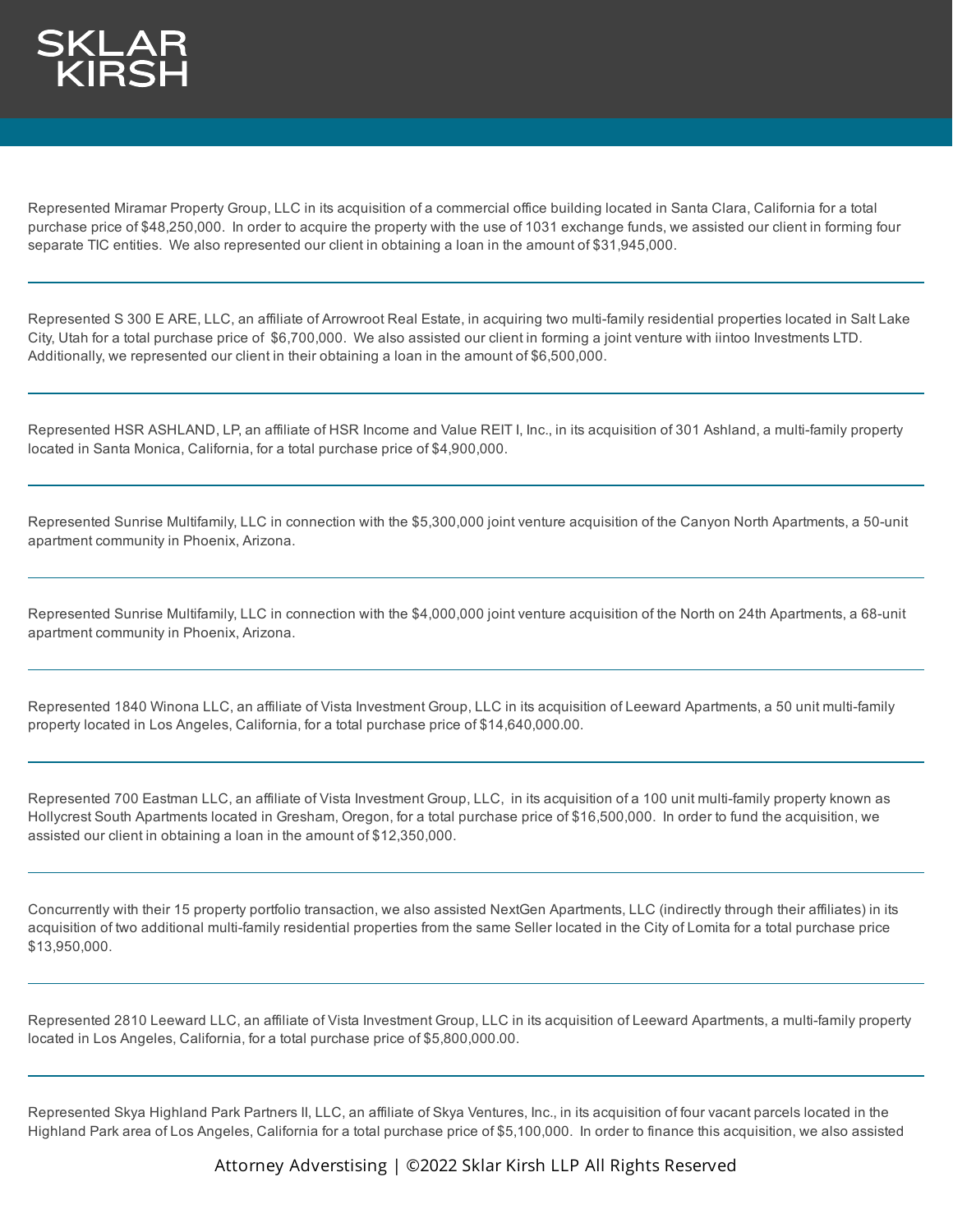

our client in forming a syndication entity to acquire the properties.

Represented Culver Studio Partners, LLC, an affiliate of Vista Investment Group, LLC, in its acquisition of an office building in Playa del Rey, California. The \$12,625,000 acquisition was the back-end of a 1031 exchange and was also funded by a senior loan in the amount of \$9,200,000.

Represented HSR Yosemite, LP, an affiliate of HSR Income and Value REIT I, Inc., in its acquisition of Yosemite Gardens Apartments, a multifamily property located in Eagle Rock, California, for a total purchase price of \$15,500,000.

Represented Coudures Family Limited Partnership and MiJo Investments, LP in the disposition of approximately 325 acres of undeveloped land in Perris CA, which closed last week. The buyer was HIP So-Cal Properties, LLC, an affiliate of Howard Industrial Properties. The purchase price was \$30,000,000, which included \$20,000,000 in seller financing.

Represented The Jacobson Company in its joint venture acquisition of Alley24, a 172-unit multi-family apartment building in Seattle, Washington. The \$72,000,000 acquisition was the back-end of a 1031 exchange and was also funded in the amount of \$52,500,000.

Represented Columbia Pacific in making a \$10,000,000 second – priority loan to Hanford Mall 2020 LLC for the acquisition of mall property located in Hanford, California.

Represented The Tides at Old Town, LLC, an affiliate of Tides Equities, LLC, in connection with its sale of a 65-unit multi-family property located in Gilbert, Arizona for a total purchase price of \$10,500,000. Sklar Kirsh assisted Tides Equities with the purchase of this property back in 2017 for \$6,900,000.

Represented Tides Equities, LLC in connection with the \$21,000,000 joint venture acquisition of the Revival on Thomas Apartments, a 155 unit apartment complex in Phoenix, Arizona.

Acted as co-counsel to TruAmerica Multifamily, LLC, along with Akerman LLP in connection with the \$33,700,000 joint venture acquisition of the Bayou Point Apartments, a 212-unit multi-family apartment project located in Pinellas Park, Florida. The Buyer assumed an existing \$22,388,000 loan.

Represented Las Lomas Owner, LLC, an affiliate of Kazi Property Group, in its acquisition of a multi-family property located in the Dallas, Texas known as Las Lomas Apartments for a total purchase price of \$18,150,000. In order to fund the acquisition, we assisted our client in forming two separate joint ventures. One joint venture was AMC Investments and the other joint venture was with Humilis, LLC. We also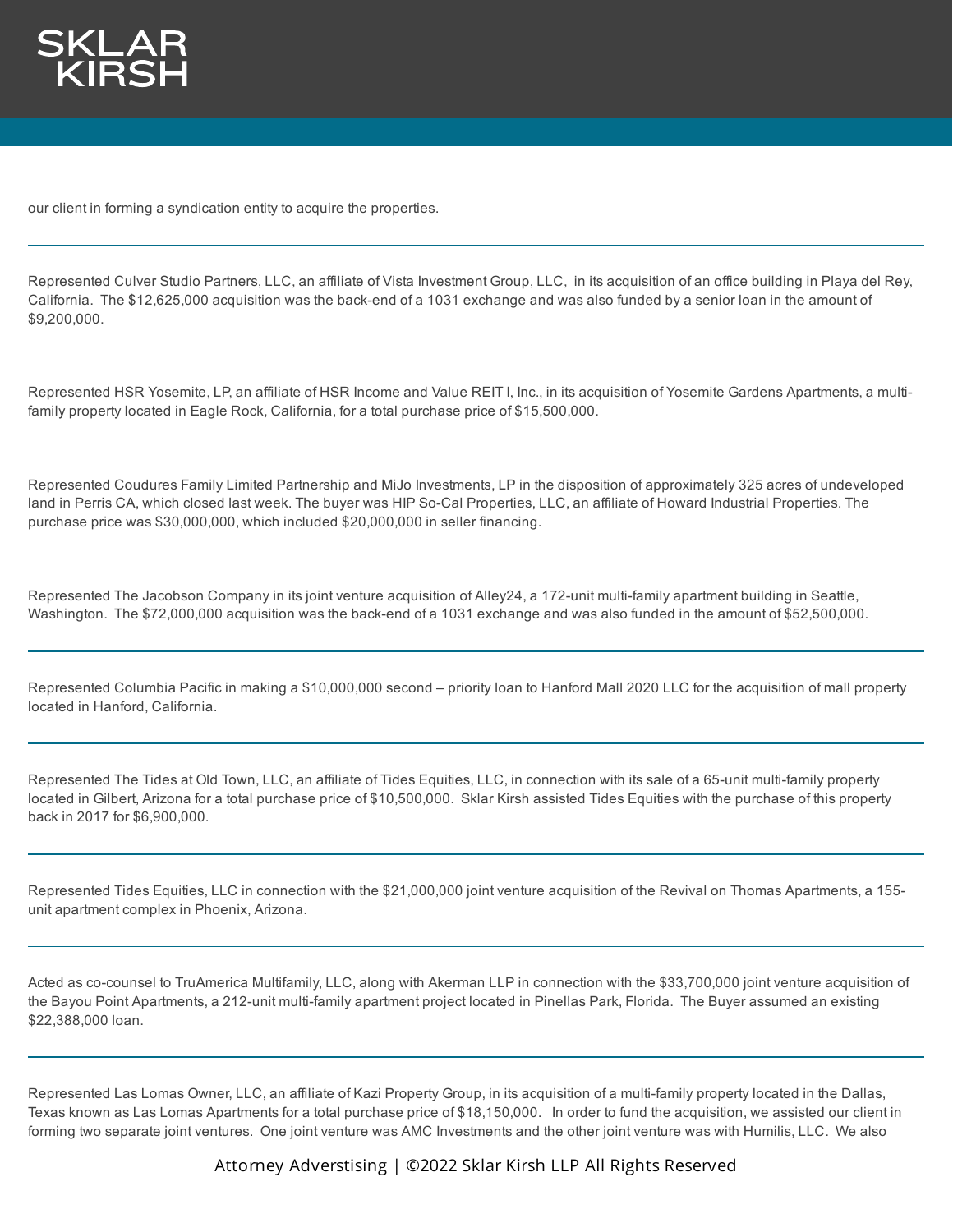

assisted our client in assuming the existing loan on the property in the amount of \$12,840,517, as well as obtaining a new supplemental loan in the amount of \$525,000.

Represented PAPTH Owner, LLC, an affiliate of Kazi Property Group, in its acquisition of a multi-family property located in the Buckhead neighborhood of Atlanta, Georgia, known as Peachtree Hills Apartments, for a total purchase price of \$16,138,000. In order to fund the acquisition, we assisted our client in forming a joint venture with an equity partner known as Eightfold Capital and also helped our client obtain an acquisition loan in an amount equal to \$15,300,000.

Represented Gboro AG II, LLC, an affiliate of MSD Partners, LP, in connection with the sale of a 300-unit, 840-bed student housing property in Greensboro, North Carolina, commonly known as Sebastian Villages, with a total sale price of \$32,500,000. The property was acquired by an affiliate of The North Carolina A&T Real Estate Foundation, Inc.

Represented Guardian Arms Pacific LP, an affiliate of MWest Holdings, LLC, in its sale of The Guardian Arms Apartments, a multi-family property located in Los Angeles, California, for a total purchase price of \$26,015,000.

Represented 14305 SW Sexton Mountain ARE, LLC, an affiliate of Arrowroot Real Estate, in its acquisition of a multi-family project know as Terra Murrayhill Apartments located in Beaverton, Oregon. In order to finance this transaction, we assisted our client in obtaining a loan in an amount equal to \$24,560,000. We also assisted our client in forming a joint venture with Thrive FP, a real estate investment firm based out of Austin, Texas, and we helped our client form a syndication to fund their portion of the equity.

Represented CityView's affiliate entity, CV Wilshire Hobart, LLC, in connection with the sale of its interest in a joint venture entity which owned and operated "The Pearl on Wilshire," a 346-unit multi-family property located in the Mid-Wilshire/Korea Town area of Los Angeles, California. The purchase price for the CityView's interest was approximately \$52,300,000.

Represented Pacific Reach Properties in a reverse 1031 exchange transaction. Our client purchased a property known as Pico Lanai as a potential replacement property for two properties to be sold. This involved splitting up the Pico Lanai ownership into 50/50 Tenancy in Common interests, with each 50% interest to be purchased by a single member LLC acting as 1031 Exchange Accommodation titleholder. To purchase the Pico Lanai property, we assisted our client in assuming a \$30,697,000 loan.

Represented Glencrest Waterscape, LLC, an affiliate of Glencrest Realty Capital, in connection with its acquisition of The Waterscape Apartments, a 180-units multi-family property located in Fairfield, California for a total purchase price of \$48,200,000. The property was acquired by our client in a joint venture partnership with Angelo Gordon and our client also syndicated its equity contribution in connection with this acquisition.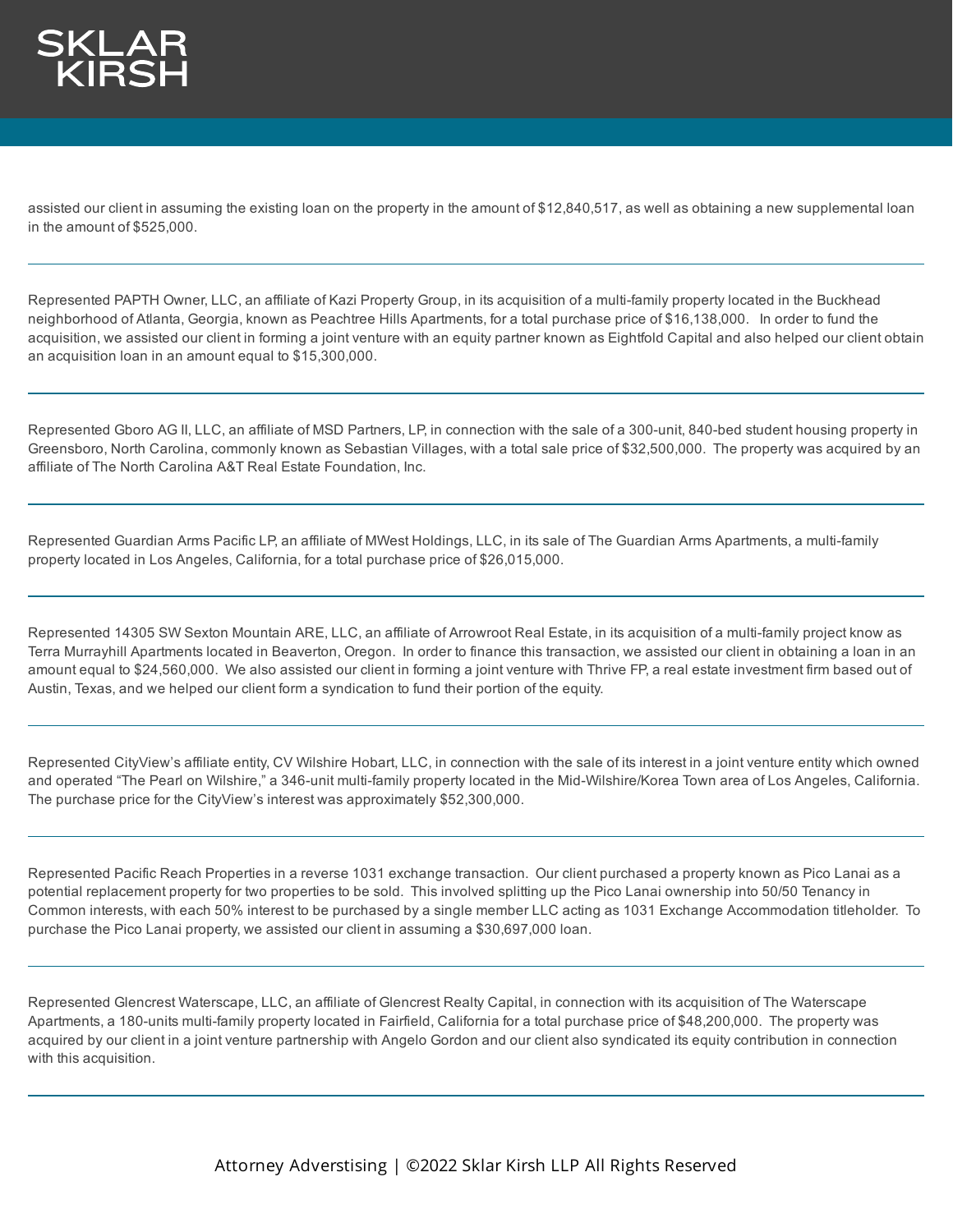Represented Lighthouse JAX, LLC, an affiliate of The Lighthouse Group, LLC, in its acquisition of a multi-family residential project located in Jacksonville, Florida, for a total purchase price of \$9,325,000. We also assisted our client in obtaining an acquisition loan in an amount of \$7,875,000.

Represented BCH 3001 LP, an affiliate of Turnstone Capital Management Group, in its acquisition of a multi-family residential project know as Bellum Manor Apartments located in Phoenix, Arizona for a total purchase price of \$19,800,000. In order to fund the acquisition, we assisted our client in forming a joint venture and in obtaining a loan in the amount of \$18,896,655. Our client's portion of the equity in the joint venture was sourced through a syndication fund that we also helped them form for this transaction.

Represented Renton Fee Owner, LLC, an affiliate of New Standard Equities, Inc., in its sale of The Renton Sage Apartments, a multi-family property located in Renton, Washington, for a total purchase price of \$59,500,000.

Represented Muir Creek Investors, an affiliate of The Jacobson Company, in its sale of Muir Creek Apartments, a multi-family property located in Martinez, California, for a total purchase price of \$30,300,000.

Represented Stadium 700, LLC, an affiliate of The Lighthouse Group, LLC, in its acquisition of a multi-family residential project located in Arlington, Texas, known as the Plantation Place, and Court Apartments for a total purchase price of \$14,000,000. In order to acquire the property, we assisted our client in obtaining a loan in the amount of \$11,345,000.

Represented Tides Equities, LLC in connection with the \$72,500,000 joint venture acquisition of the Alvista Terrace Apartments, a 366-unit apartment community in Colton, California.

Represented Pembrook Capital Management in connection with a preferred equity investment in a joint venture with GZ Portfolio V, LLC. The joint venture formed a limited liability company to acquire a portfolio of four apartment buildings located in Los Angeles, CA and Panorama City, CA. CIT provided the senior loan for the acquisition of each of the properties, with the loan totaling \$4,480,000.

Represented Pembrook Capital Management in connection with a \$6,187,786 loan to Roscoe 25 LLC to finance the acquisition of an apartment building in Panorama City, CA.

Represented The Carlyle Group, as co-counsel with Simpson Thacher & Bartlett LLP, in their sale of the MBS Media Campus, a 22-acre complex in Manhattan Beach, California and their simultaneous sale of the MBS Equipment Company and the related asset management company to Hackman Capital Partners for approximately \$700 million.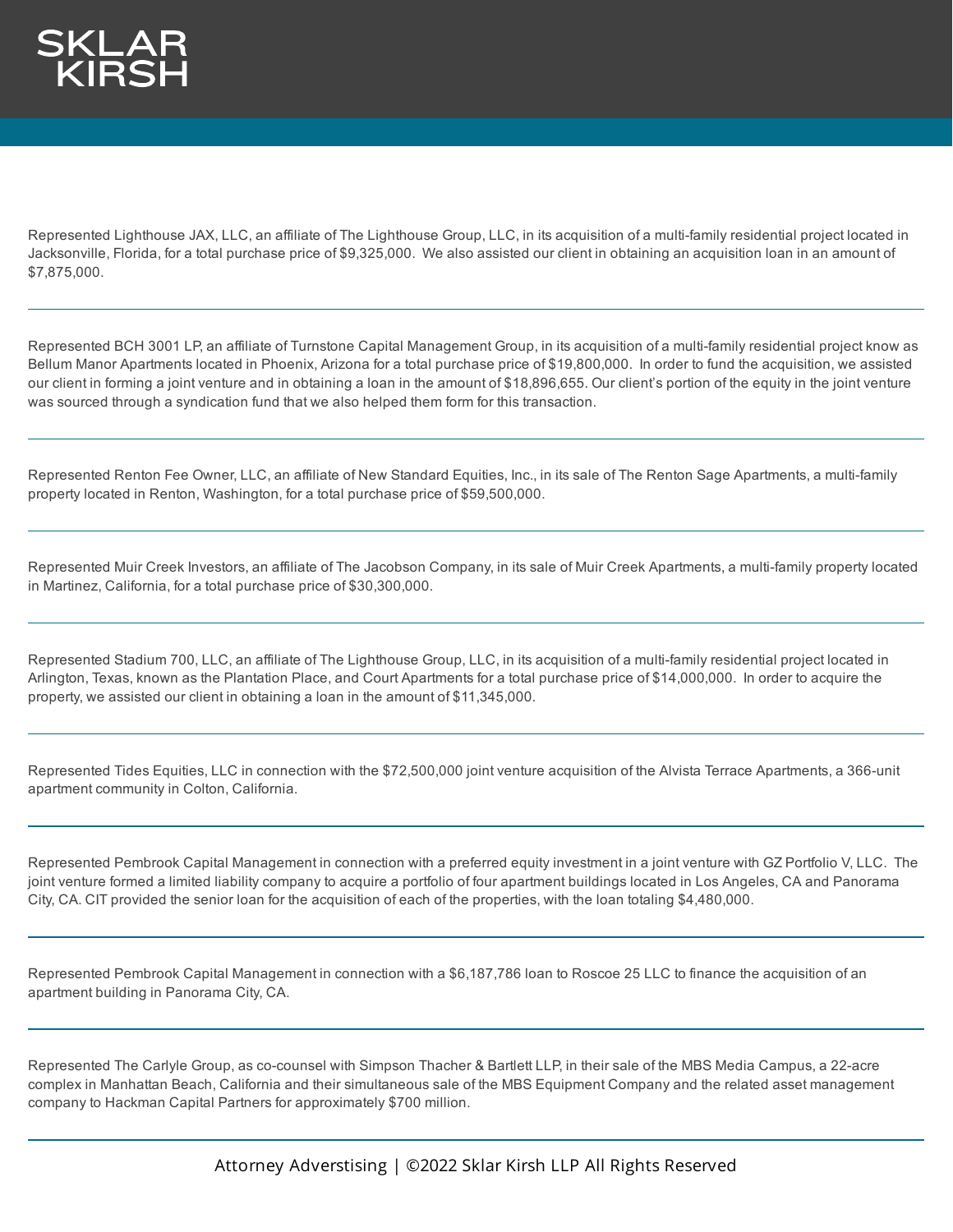Represented Towers on Western, LLC, an affiliate of The Lighthouse Group, LLC, in its acquisition of a multi-family residential project located in Altamonte Springs, Florida, for a total purchase price of \$47,400,000. We also assisted our client in obtaining an acquisition loan in an amount of \$37,280,000.

Represented Arrowroot Real Estate Fund in the acquisition of an apartment complex in Austin, Texas for a purchase price of \$28,800,000.00. The transactions included a loan in an amount of \$23,749,373.00.

Represented OW-Aberdeen Alaska St. Owner, LLC, an affiliate of Ocean West Capital Partners, in its acquisition of a multi-family residential building in Santa Monica for a purchase price of \$25,000,000. This acquisition was the second leg of a 1031 exchange that included the sale of a commercial office building. The transaction included the corporate restructuring of a preexisting joint venture, the issuance of a member loan, and the acquisition itself, all of which took place one week from the date the purchase agreement was signed.

Represented 222 West Sixth Street, LLC, an affiliate of Harbor Associates, LLC, in their acquisition of an office building located in San Pedro, California for a purchase price of \$36,000,000, as well as in connection with a \$33,670,000 loan.

Represented CVRO 125 Baker, LLC, an affiliate of CityView, in their sale of a 240-unit apartment building located at 125 Baker Street, Costa Mesa, California for a purchase price of \$114,025,000. The deal closed 24 days after the execution of the purchase agreement.

Represented OW-Aberdeen Alaska St. Owner, LLC, an affiliate of Ocean West Capital Partners, in their sale of a commercial office building located in El Segundo, California for a purchase price of \$25,000,000. This sale was one leg of a 1031 exchange which will be completed with the acquisition of a multi-family residential project located in Santa Monica, California.

Represented Lafayette Square Housing Partners, L.P., an affiliate of BLDG Partners, LLC, in its sale of Villas Esperanza, a multi-family property located in Albuquerque, New Mexico, for a total purchase price of \$12,250,000.

Represented Miramar Capital Advisors in its purchase (through a TIC structure) of a multi-family project consisting of 2 buildings located in Long Beach, California for a purchase amount of \$14,950,000.

Represented TruAmerica Multifamily, LLC as co-counsel, along with Akerman LLP in connection with a \$100,000,000 joint venture portfolio acquisition of three multifamily apartment projects located in Raleigh, North Carolina. Secured financing in the amount of \$74,000,000.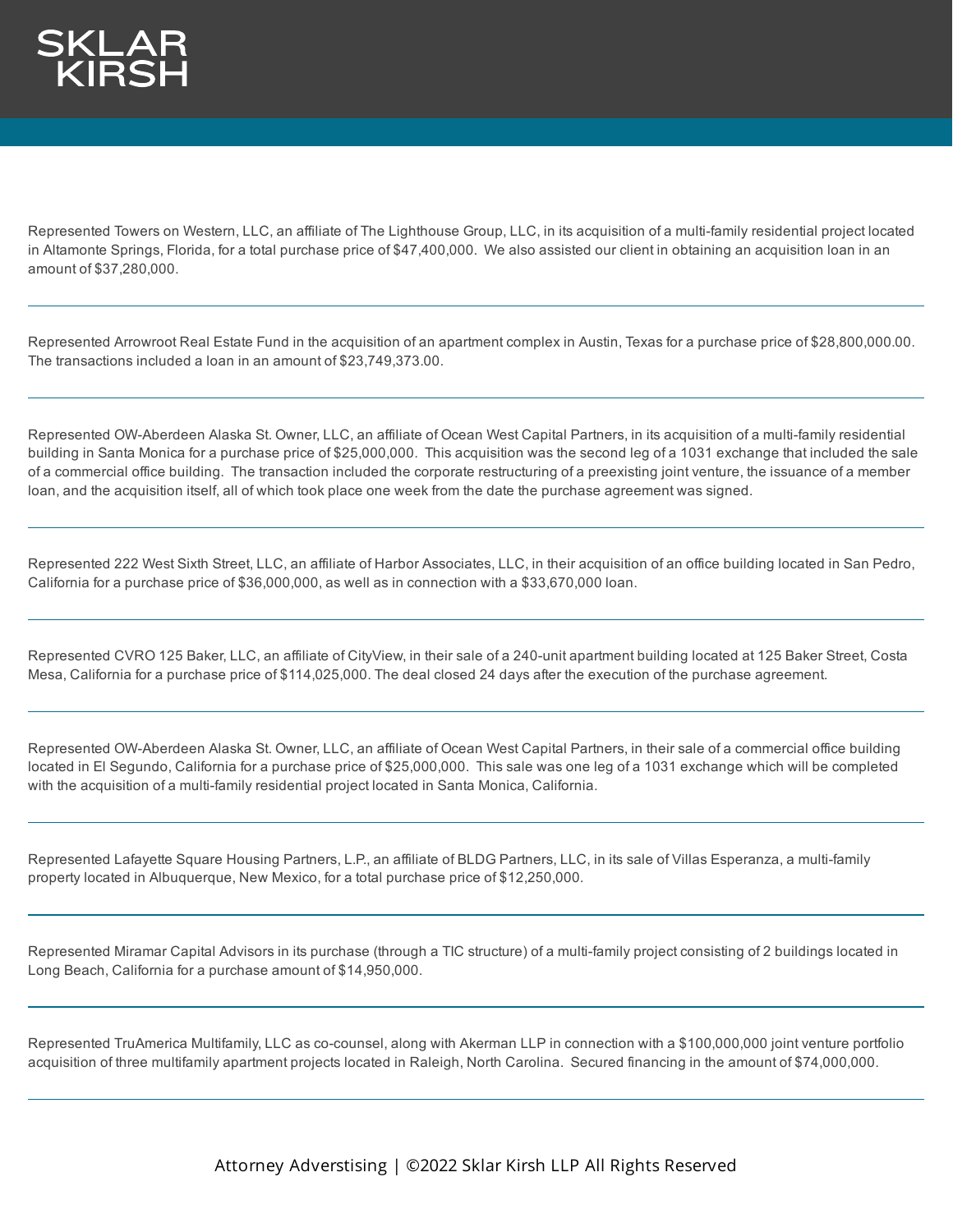Represented TruAmerica Multifamily, LLC in connection with the \$44,000,000 joint venture acquisition of the Sugarloaf Trails Apartments, a 268-unit multifamily apartment project located in Duluth, Georgia.

Represented GFO Echo, LLC, an affiliate of Gupta Family Office (formerly Redbridge Capital, LLC) in connection with a joint venture with Arden Qualified Opportunity Zone, L.P. (an affiliate of the Arden Group) formed for the construction of a \$66,000,000 student housing project near UNLV in Las Vegas, Nevada.

Represented an affiliate of Arrowroot Real Estate in connection with the acquisition of the "Tempo West" apartments in Portland, Oregon for \$10,900,000, as well as in connection with a \$10,590,000 acquisition and renovation loan.

Represented Dow Owner, LLC, an affiliate of Cress Capital, in its acquisition of an office building located in Tustin, California for the total purchase price of \$15,900,000. To acquire the property, our client obtained a loan in the amount of \$14,000,000.

Represented Miramar Capital Advisors in their acquisition of a \$21,000,000 multi-family building in Long Beach, California. Borrower intends to undergo a major renovation of the building and re-tenant the building following renovation.

Represented Corbel Structured Equity Partners, L.P. ("Corbel") in connection with (i) the formation of Corbel Opportunity Zone Fund I, LLC, (the "Fund"), a Qualified Opportunity Zone Fund structured as a joint venture between Corbel and Jill Elia, (ii) the \$3 million acquisition of the Normont Apartments in Los Angeles, California, (iii) an \$8.9 million construction loan from an affiliate of Arixa Capital Advisers, LLC, and (iv) a capital raise of \$4.6 million of capital gains for placement into the Fund.

Represented GPI Burbank Collection, LLC, an affiliate of GPI Companies and KBS Strategic Opportunity REIT, in connection with its sale of The Burbank Collection, a 39,400 square foot urban, specialty retail center, to Burbank Collection Associates, LLC for \$26,000,000.

Represented Tides Equities, LLC in connection with the \$24,000,000 joint venture acquisition of the Sterling on 28th Apartments, a 224-unit apartment complex in Phoenix, Arizona.

Represented Tides Equities, LLC in connection with the \$56,700,000 joint venture acquisition of The Park at Deer Valley, a 436-unit apartment community located in Phoenix, Arizona.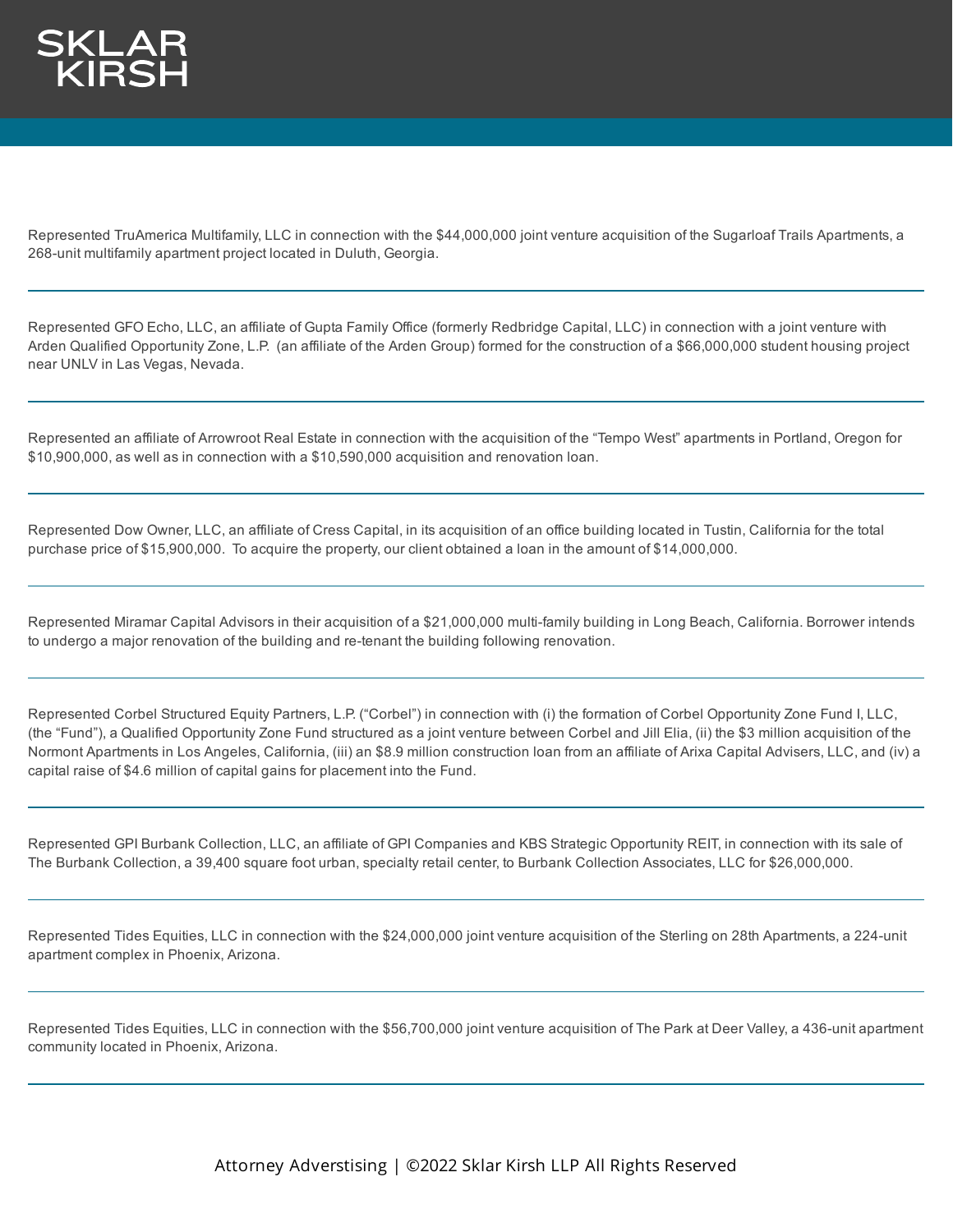Represented CS 910 LP, an affiliate of Turnstone Acquisitions LP, in its acquisition of a multi-family property located in Houston, Texas known as Portofino Landing Apartments for a purchase price of \$28,072,000. We also assisted our client in the formation of their limited partnership with their joint venture partner and assisted in their acquisition of a loan in the amount of \$23,350,000.

Represented 3708 NE Owner LLC, an affiliate of Vista Investment Group, LLC, in its acquisition of a 387-unit multi-family residential project known as Green Leaf River Pointe Apartments located in Vancouver, Washington for a total purchase price of \$68,800,000. Our client acquired the property as a joint venture with Goldman Sachs & Co. LLC. To acquire the property our client obtained a loan in the amount of \$53,435,000.

Represented Copenhagen, LLC, another affiliate of Sherwood Real Estate Properties, LLC, in its acquisition of a multi-family property located in an opportunity zone in Los Angeles, California for a purchase price of \$2,350,000.

Represented Emmitt, LLC, an affiliate of Sherwood Real Estate Properties, LLC, in its acquisition of a multi-family property located in an opportunity zone in Los Angeles, California for a purchase price of \$5,000,000.

Represented Benedict Canyon Equities, Inc., in connection with the sale of Santa Fe Ridge Apartments, a 240-unit multi-family apartment building located in Silverdale, Washington, to a subsidiary of JRK Properties, Inc., for \$56,500,000.

Represented BREF1 1300 Wigwam LLC, an affiliate of Brasa Capital Management, in its acquisition of vacant real property located in Henderson, Nevada for a purchase price of \$10,750,000.

Represented Whitley Place, LLC, an affiliate of The Lighthouse Group, LLC, in its sale of a multi-family property located in Indianapolis, Indiana known as the Southport Crossing Apartments for a purchase price of \$30,450,000.

Represented Towers on Western, LLC, an affiliate of The Lighthouse Group, LLC, in its sale of a multi-family property located in Nashville, Tennessee known as Mallards Landing Apartments for a purchase price of \$27,150,000.

Represented 5008 Hazeltine Associates LLC and 5060 Hazeltine Associates LLC, affiliates of NextGen Apartments LLC, in their acquisition of two multi-family residential properties located in the Sherman Oaks area of Los Angeles for a total purchase price of \$10,925,000. Our client acquired the properties as a joint venture with Hanover Financial LLC. Additionally, we assisted the buyers in obtaining a loan to acquire the properties in the amount of \$9,205,000.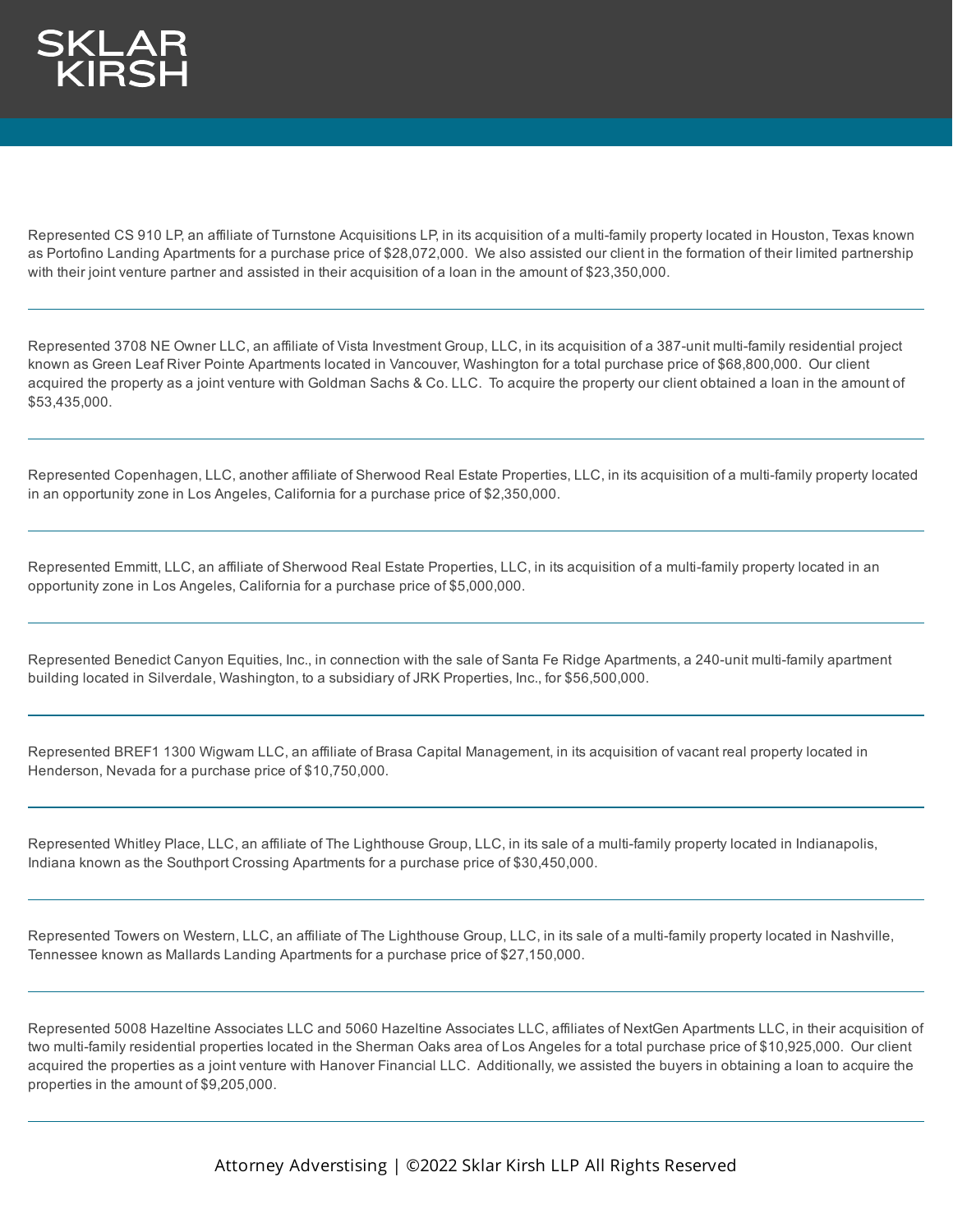

Represented Inspire Hollywood PropCo, LLC, an affiliate of the Bond Companies, in its acquisition of real property located in Hollywood, California from the YMCA of Metropolitan Los Angeles for a purchase price of \$12,500,000. We also assisted our client in obtaining a loan to acquire the property in the amount of \$12,268,750.

Represented Oak Harbor Fee Owner, LLC, an affiliate of New Standard Equities, LLC, in connection with its sale of a 107-unit multi-family residential project known as Anchor Pointe Apartments located in Oak Harbor, Washington, for a purchase price of \$15,100,000.

Represented West Corona Freeway Center Owner LLC, an affiliate of Brasa Real Estate Fund, LP and PRES Real Estate Investments LLC, in connection with its acquisition of the Corona Freeway Center located in Corona, California, and obtaining a \$7,750,000 acquisition loan.

Represented Tides Equities, LLC in connection with the \$39,750,000 joint venture acquisition of the Modern on the Rail Apartments, a 488 unit apartment complex in Phoenix, Arizona.

Represented an affiliate of Redwood-Kairos Real Estate Value Fund VI, LLP, the equity partner in a joint venture with Knightvest Capital to purchase a 252-unit multi-family residential property in Conroe, Texas known as Regency at Woodland Townhomes. The purchase was funded in part by a \$31,314,000 loan.

Represented an affiliate of Redwood-Kairos Real Estate Value Fund VI, LLP, the equity partner in a joint venture with Knightvest Capital to purchase a 384-unit multi-family residential property in Conroe, Texas known as Foundations at Woodland Apartments. The purchase was funded in part by a \$36,959,000 loan.

Represented an affiliate of the Panda Family Office in its equity investment for the acquisition of a 7-property select service hotel portfolio located across 5 states for a total purchase price of \$92,000,000.

Represented Shopoff Realty Investments in connection with the acquisition of a single tenant office building located at 4100 S. Stream Boulevard, Charlotte, North Carolina. The acquisition was done in the form of a syndicated TIC structure consisting of four tenant's in common (three of which are subsidiaries of Shopoff). The acquisition was funded in party by a \$14,300,000 loan.

Represented Bungalows at Lake Arlington, LLC, an affiliate of The Lighthouse Group, LLC, in its sale of a multi-family residential project known as the Bungalows at Lake Arlington located in Arlington, Texas for a purchase price of \$7,600,000.

Represented Cornell West Partners LLC, an affiliate of Vista Investment Group, in its acquisition of a multi-family residential project known as the Cornell West Apartments located in Beaverton, Oregon for a total purchase price of \$22,000,000. To acquire the property, our client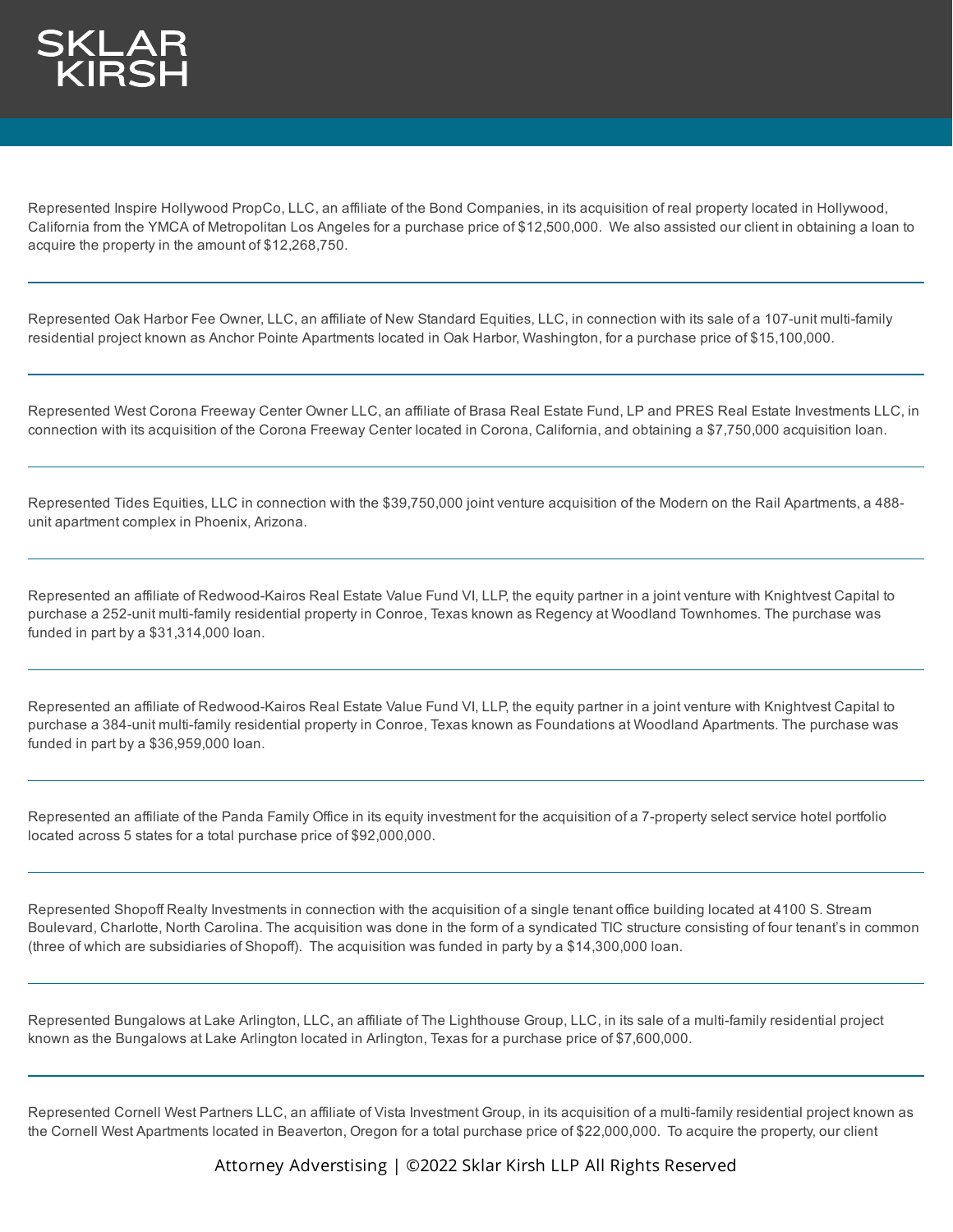

obtained a loan in the amount of \$15,400,000.

Represented The Cedars at Elm Hill, LLC, an affiliate of The Lighthouse Group, in its sale of a multi-family residential project located in Nashville Tennessee known as The Cedars at Elm Hill Apartments for a purchase price of \$50,500,000.

Represented Karlin Golden, LLC, an affiliate of Karlin Real Estate Group, in its sale of a commercial office building located in Golden, Colorado, outside of Denver, to the State of Colorado for a purchase price of \$15,900,000.

Represented Centennial Owner North, LLC and Centennial Owner South, LLC, both affiliates of The Calida Group, in their acquisition of large multi-family residential project known as Pointe at Centennial located in Las Vegas, Nevada for a total purchase price of \$100,000,000. The acquisition included a joint venture between our client and AIG, as well as an acquisition loan in the amount of \$78,905,000.

Represented Glencrest Realty Capital in its acquisition of a 180 unit multi-family property in Santa Rosa, California for \$49,400,000.

Represented Tides Equities, LLC in connection with its \$31,300,000 joint venture acquisition of a 227-unit apartment community known as The Standard Apartments, located in Tempe, Arizona.

Represented an affiliate of Lion Real Estate Group in connection with the acquisition of "Glengarry Heights," a multi-family property located in Nashville, Tennessee for a purchase price of \$13,120,000, as well as in connection with a \$10,360,000 acquisition loan.

Represented Kazi Property Group in its acquisition of the Desert Peaks Apartments located in El Paso, Texas for a purchase price of \$6,250,000. The acquisition was a joint venture with Realty Mogul. The transaction also included the formation of a syndication for our client's member entity in the joint venture, and an acquisition loan in the amount of \$6,212,500.

Represented Tides Equities, LLC in connection with the \$27,500,000 joint venture acquisition of the Arbors at 5th Apartments, a 197-unit apartment complex in Tempe, Arizona.

Represented Tides Equities, LLC in connection with its \$26,600,000 joint venture acquisition of a 181-unit apartment community known as The Solstice Apartments, located in Phoenix, Arizona.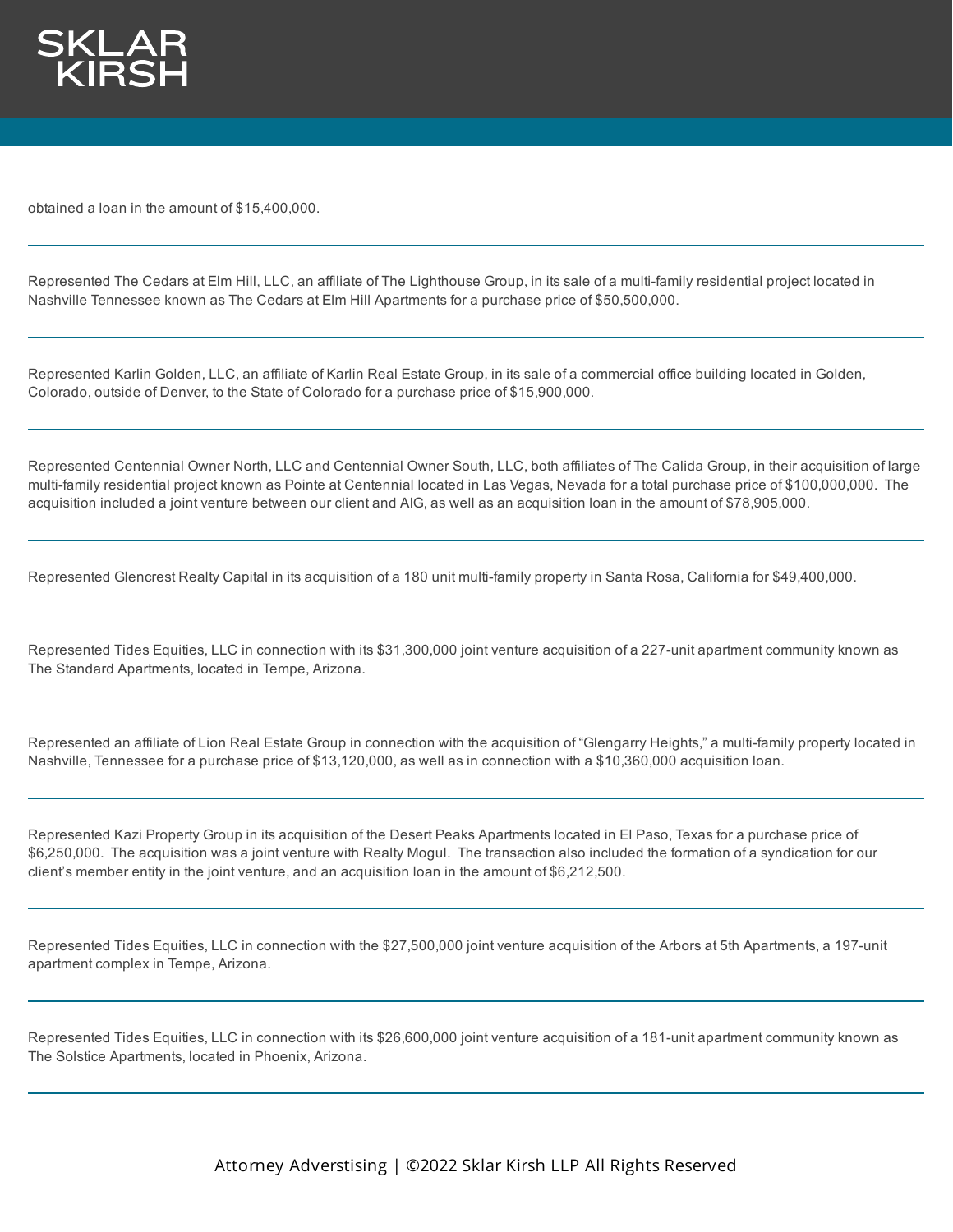

Represented BRC Bellaire Texas I, LLC, an affiliate of Bellaire Real Estate, in its sale of the Villa Bonita Apartments in Dallas, Texas for a purchase price of \$15,850,000.

Represented Kazi Property Group in its acquisition of an apartment complex located in College Park, Georgia known as Alexandria Landing Apartments for a purchase price of \$19,650,480. The acquisition was a joint venture with Eightfold Capital. The transaction also included the formation of a syndication for our client's member entity in the joint venture, and an acquisition loan in the amount of \$20,750,000.

Represented The Jacobson Company ("Jacobson") in connection with the \$46,800,000 acquisition of The Velo Apartments – a 240 unit apartment complex located in Denver, Colorado. To finance the acquisition, Jacobson assumed two existing loans and obtained an additional supplemental loan.

Represented Larrabee Place, LLC, an affiliate of Abady Holdings, in its sale of two adjacent mixed-use retail properties in West Hollywood, California for a purchase price of \$5,475,000.

Represented Jefferson Place Investors, an affiliate of Norman Jacobson Realty Resources, Inc., in its sale of apartment complex in Carmichael, California known as the Jefferson Place Apartments for a purchase price of \$8,250,000.

Represented Wilshire Manor DST, an affiliate of Bellaire Real Estate, in its sale of an apartment complex located in Euless, Texas known as the Wilshire Manor Apartments for a purchase price of \$8,400,000. The disposition included the defeasance of the Seller's existing loan in the approximately amount of \$2,650,000.

Represented The Jacobson Company ("Jacobson") in connection with the \$41,250,000 acquisition of The Modern Apartments – a 230 unit apartment complex located in Denver, Colorado. To finance the acquisition, Jacobson assumed two existing loans and obtained an additional supplemental loan.

Represented Gelt Ventures ("Gelt") in connection with the \$16,500,000 acquisition of 919 Mission Street – a 665 unit self-storage facility located in South Pasadena, California.

Represented LEI-VIG Junction Associates LLC, an affiliate of Lowe Enterprises Investment Management, LLC, in its sale of a 92,000 square foot commercial office building located in San Jose, California for a total purchase price of \$32,000,000. The sale included the transfer of a \$1,600,000 letter of credit from Seller to Thin Film ASA, the parent company of the existing tenant at the property.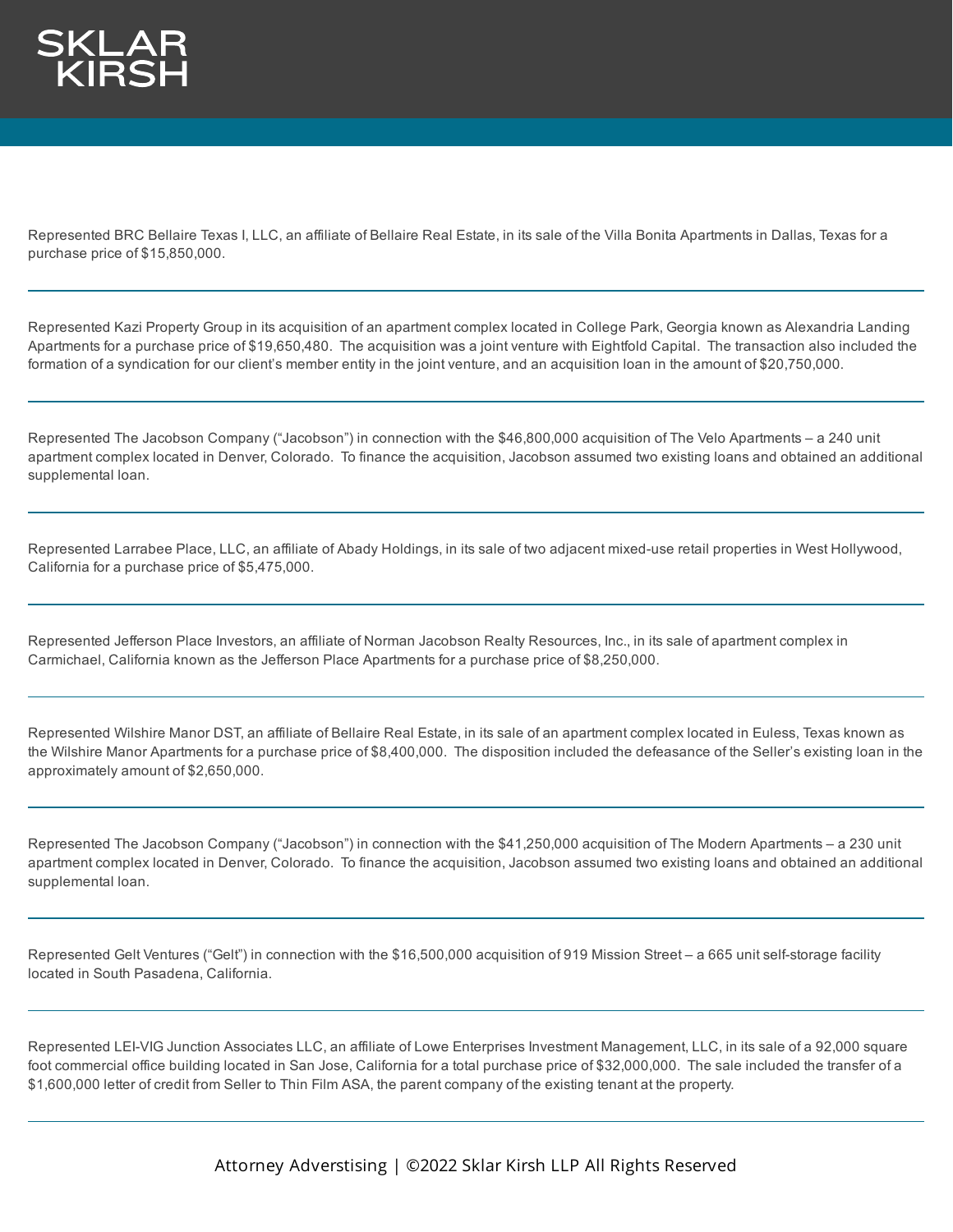

Represented Tides Equities, LLC in connection with the \$55,500,000 joint venture acquisition of the Davenport Apartments, a 442-unit apartment complex in Tempe, AZ.

Represented the Jacobson Family Trust and Med Village Investors LP in their sale of the Mediterranean Village Apartments located in Fairfield, California for a purchase price of \$21,425,000.

Represented Bellaire Pecan Tree, LLC, an affiliate of Bellaire Real Estate, in its acquisition of an apartment complex located in Dallas, Texas commonly known as the Pecan Tree Apartments for a purchase price of \$9,050,000. The acquisition was funded in part by a \$7,500,000 bridge loan.

Represented Harbor Associates in connection with the \$28,000,000 joint venture acquisition of 700 N. Central, a 136,015 square foot Class-B office building located in Glendale, California.

Represented Harbor Associates in connection with the \$29,250,000 joint venture acquisition of the Capitol Center, a 156,293 square foot mixed use property located in Denver, Colorado.

Represented E-Beverly Holdings, LLC and E-Bonnie Holdings, LLC, both affiliates of Brickstar Investments, in their sale of commercial real property located in Los Angeles, California for a total purchase price of \$17,060,000.

Represented 800 Cesar Chavez Owner, LLC, an affiliate of DECA Holdings LLC , in its acquisition of an industrial property located in South San Francisco, CA for a purchase price of \$30,000,000.

Represented Tides Equities, LLC in connection with its acquisition of a 244-unit apartment community known as The Nines Apartments, located in Tempe, Arizona. The property was purchased from a subsidiary of 3rd Avenue Investments LLC for \$38,500,000. The Buyer assumed Seller's existing \$22,254,000 securitized loan.

Represented Benedict Canyon Equities, Inc. in connection with its acquisition of a 428-unit apartment community known as Avante Apartments, located in Phoenix, Arizona. The property was purchased for \$51,500,000.

Represented Reliant Real Estate Management, LLC in connection with a \$12 million private placement for the acquisition (and subsequent renovation and expansion) of a Class A self-storage facility consisting of 505 climate controlled units in Key West, Florida.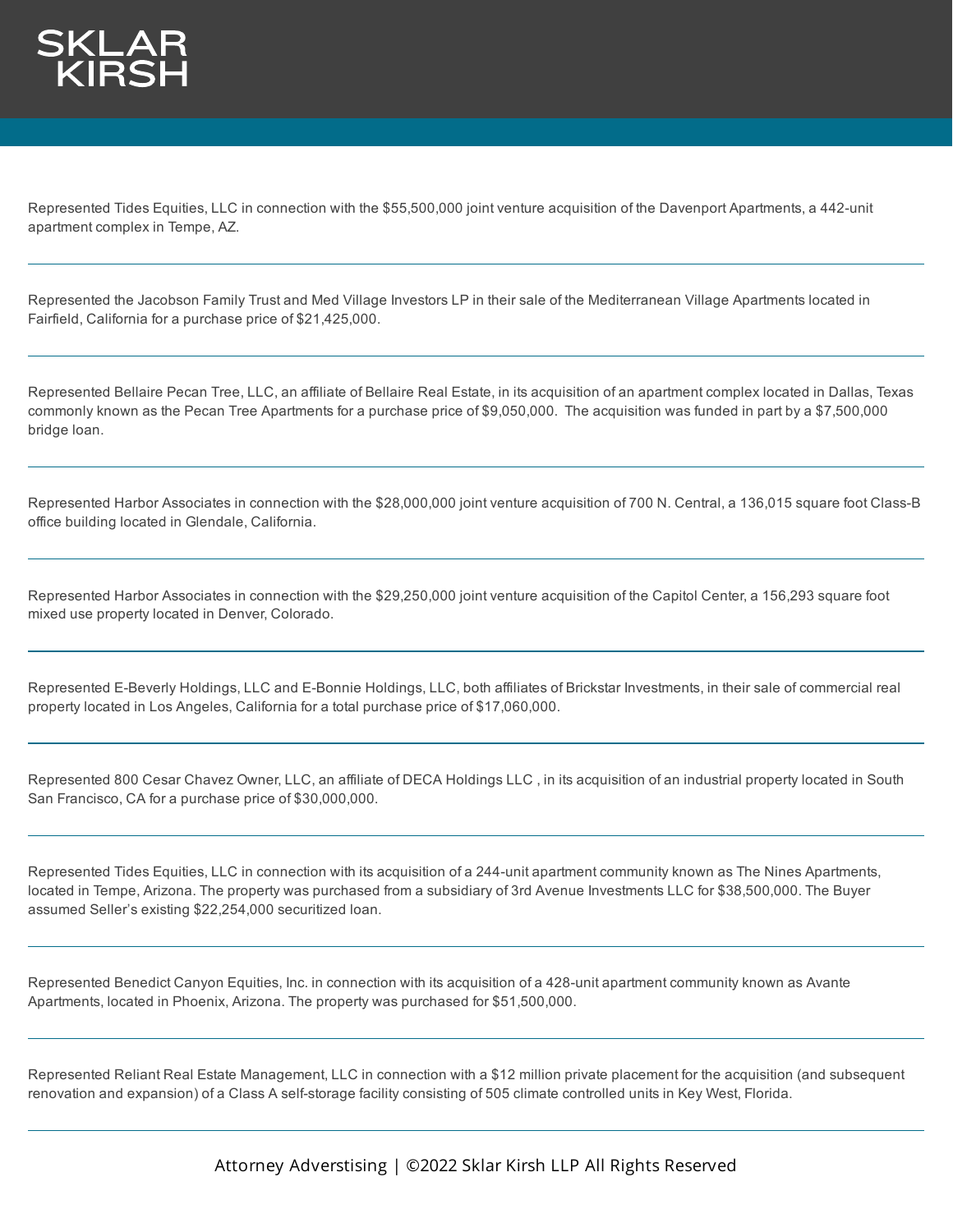

Represented Miramar Capital in connection with their purchase of a \$40,000,000 office building in Mountain View, CA. The purchase was partly financed by an equity investment from a public Korean company and partly by a mortgage loan.

Represented Vista Pointe Grand Apartments, LLC, an affiliate of the Redfern Family Trust dated June 22, 1995, in its acquisition of a 216-unit apartment complex located in Covina, California for a purchase price of \$61,500,000.

Represented Arrowroot Real Estate Fund I, LP ("Arrowroot") in connection with the \$11,000,000 acquisition of Edgewood Park Apartments – a 64 unit apartment complex located in Cottonwood Heights, Utah. Arrowroot entered into a loan to fund the acquisition.

Represented a subsidiary of Dornin Investment Group, LLC, as seller's counsel, in connection with the sale of certain office space containing approximately 131,194 rentable square feet of space on the 2nd and 3rd floors of Building H, located at 6543 & 6551 South Las Vegas Boulevard, Las Vegas, Nevada to a subsidiary of Moonwater Capital Management, Inc., for a purchase price of \$22,000,000. The property was purchased by Dornin in January of 2018 for \$11,250,000. A portion of the proceeds from the transaction were used to acquire 100% of the equity of a special purpose limited liability company, whose sole asset is an office building located at 6725 Via Austi Parkway, Las Vegas, Nevada, as the up-leg part of a 1031 transaction.

Represented GPI in connection with the acquisition of an office building at 4343 Lankershim for approximately \$11.5 million and concurrently we negotiated two leases with UCLA.

Represented 600 E. 1st Street, LLC and 600 E 1st Street Property LLC, affiliates of BLVD Partners LLC ("BLVD"), in their acquisition as tenants-in-common of three parcels of real property in the Little Tokyo/Arts District area of downtown Los Angeles. The total purchase price was \$12,650,000. We also represented BLVD in the formation of 600 E 1st Street Partners LLC, the investment fund used to purchase 600 E 1st Street Property LLC's interest in the property and the vehicle for BLVD's planned redevelopment of the property into a mixed-use multifamily residential and retail center.

Represented Tides Equities, LLC in connection with the \$19,000,000 joint venture acquisition of the Cabana Apartments, a 167-unit apartment complex in Tempe, Arizona.

Represented Cress Capital Partners ("Cress") in connection with their \$89,500,000 acquisition of the leasehold interest in 5 properties within the Cerritos Towne Center – a multi-use complex located in Cerritos, California. The property consists of five separate office buildings totaling 135,763 square feet. Cress entered into a joint venture with C-III Capital Partners ("C-III").

Represented Vista Investment Group ("Vista") in connection with the \$27,480,000 acquisition of Seville Plaza – a 140,060 square foot office complex located in San Diego, California. Vista entered into a joint venture with Acre Valley Real Estate ("AVRE").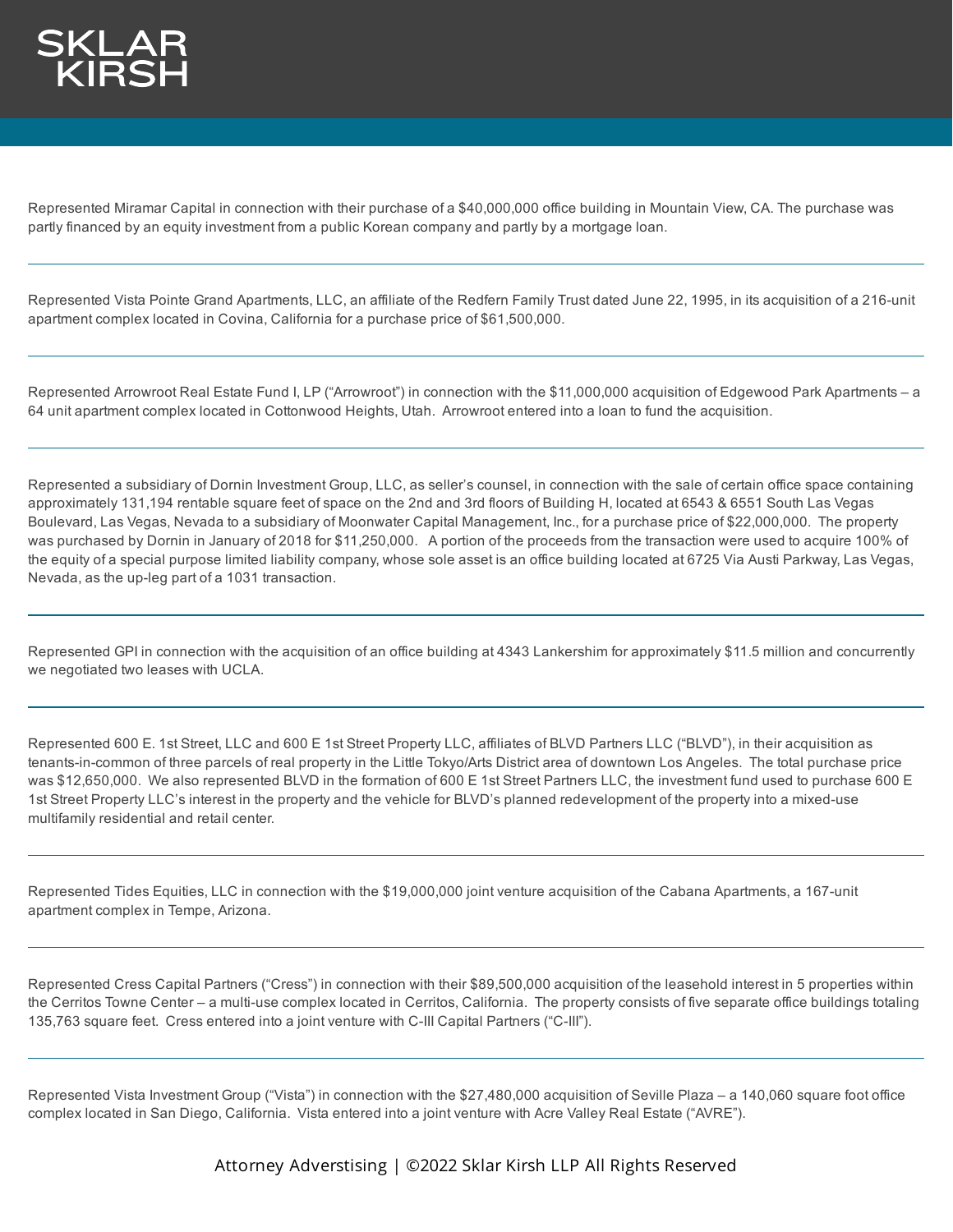

Represented New Standard Equities in the acquisition (via a joint venture with Kairos Investment Management Company) of a 120-unit garden-style apartment complex located in Concord, California for \$36,000,000 and the \$28,730,000 acquisition loan with respect to such purchase.

Represented The Mareau Group in its acquisition of The Ivy Apartments at BYU Idaho for \$28,600.000. The acquisition was partly financed by a \$20,444,000 loan in the amount of \$7,200,000.00.

Represented Vista Investment Group in connection with financing to fund the acquisition of the leasehold interest in Media Park – an office complex located in Santa Monica, California. The property consists of three office buildings totaling 101,369 square feet and land totaling 227,886 square feet. Our client obtained a \$30,800,000 loan.

Represented New Standard Equities in the acquisition (via a joint venture with Kairos Investment Management Company) of a 143-unit apartment complex located in San Jose, California for \$61,500,000 and the \$29,907,330 acquisition loan with respect to such purchase.

Represented DIG MCC, LLC, a subsidiary of Dornin Investment Group, LLC, as seller's counsel in connection with a \$30 million sale of an office building located in metropolitan Las Vegas in the Marnell Corporate Center.

Represented 11434 Pico Boulevard Apartments Investors, LLC in connection with its acquisition of property on Pico Boulevard in West Los Angeles that is intended to be redeveloped with multi-family housing. The acquisition also included the negotiation of a buy-out of the existing lease with the night club tenant.

Represented Tides Equities, LLC in connection with the \$15,250,000 acquisition of the Murano Apartments, a 187-unit apartment complex in Phoenix, Arizona.

We represented New Standard Equities, Inc., in connection with the sale of Rancho Azul Apartments, a 74-unit multi-family apartment building located in San Diego California, to 116 Palm Avenue, LLC, for \$17,900,000.00

Represented Tides Equities, LLC in connection with the \$15,250,000 acquisition of the Murano Apartments, a 187-unit apartment complex in Phoenix, Arizona.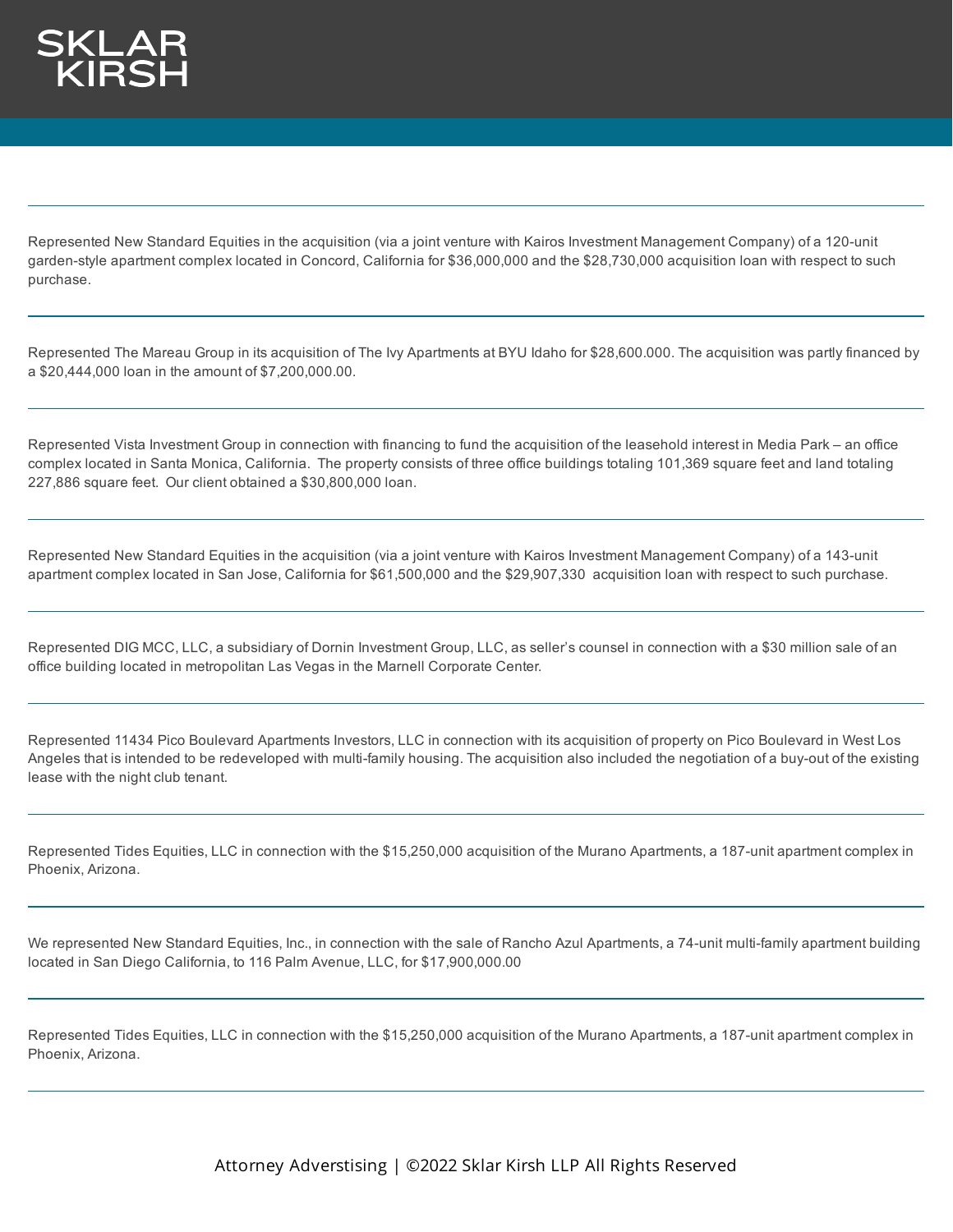Represented New Standard Equities, Inc., in connection with the sale of Rancho Azul Apartments, a 74-unit multi-family apartment building located in San Diego California, to 116 Palm Avenue, LLC, for \$17,900,000.00.

Represented New Standard Equities in its \$26,000,000 acquisition of the Mediterranean at Towngate, a 227-unit apartment community in Moreno Valley, California.

Represented an affiliate of Vista Investment Group, LLC in connection with a joint venture with an affiliate of PIMCO Investment Management Co LLC, and we represented the joint venture in the acquisition of the Vasona Technology Park located in Campbell, California for \$113,300,000.

Represented one of the partners of the Coudures Family Limited Partnership in connection with its sale of the 150,148 square-foot Perris Plaza shopping center in Perris, California, for just over \$31 million to an affiliate of a joint venture between Wood Investments and SandTree Holdings. Financing for the acquisition was provided by DBD Credit Funding LLC.

Represented an affiliate of World Class Capital Group in connection with its \$31 million sale of a recently vacated, 100,000 plus square foot commercial building on approximately four acres of land located at 3030 Andrita Street in Los Angeles to an affiliate of Gaw Capital Partners.

Represented Shopoff Realty in connection with the acquisition of Firecreek Crossing Shopping Center in Reno, NV,for \$48,490,000.

Represented an affiliate of M West Holdings, LLC in connection with the acquisition of NoHo Lofts, a 292-unit multi-family apartment complex located in North Hollywood's Arts District from Redrock Noho Residential LLC for \$102,500,000.

Represented Rancho Solana Apartments LLC in connection with the disposition of a multi-family apartment complex in Oxnard, California to a subsidiary of JRK Investors, Inc. for \$30,675,000.

Represented Brasada Homes Land, LLC in its acquisition of 315 acres located in San Dimas, CA from NJD, Ltd., for \$22,000,000. The property is part of a proposed development of a residential project of 65 single-family lots. It will be one of the largest hillside community developments in the San Gabriel Valley (and perhaps LA County) in recent years. We also represented the buyer in a \$21,500,000 seller carryback secured financing transaction.

Represented Rexford Industrial Realty, L.P. in connection with the acquisition of industrial properties in Gardena, CA.

Attorney Adverstising | ©2022 Sklar Kirsh LLP All Rights Reserved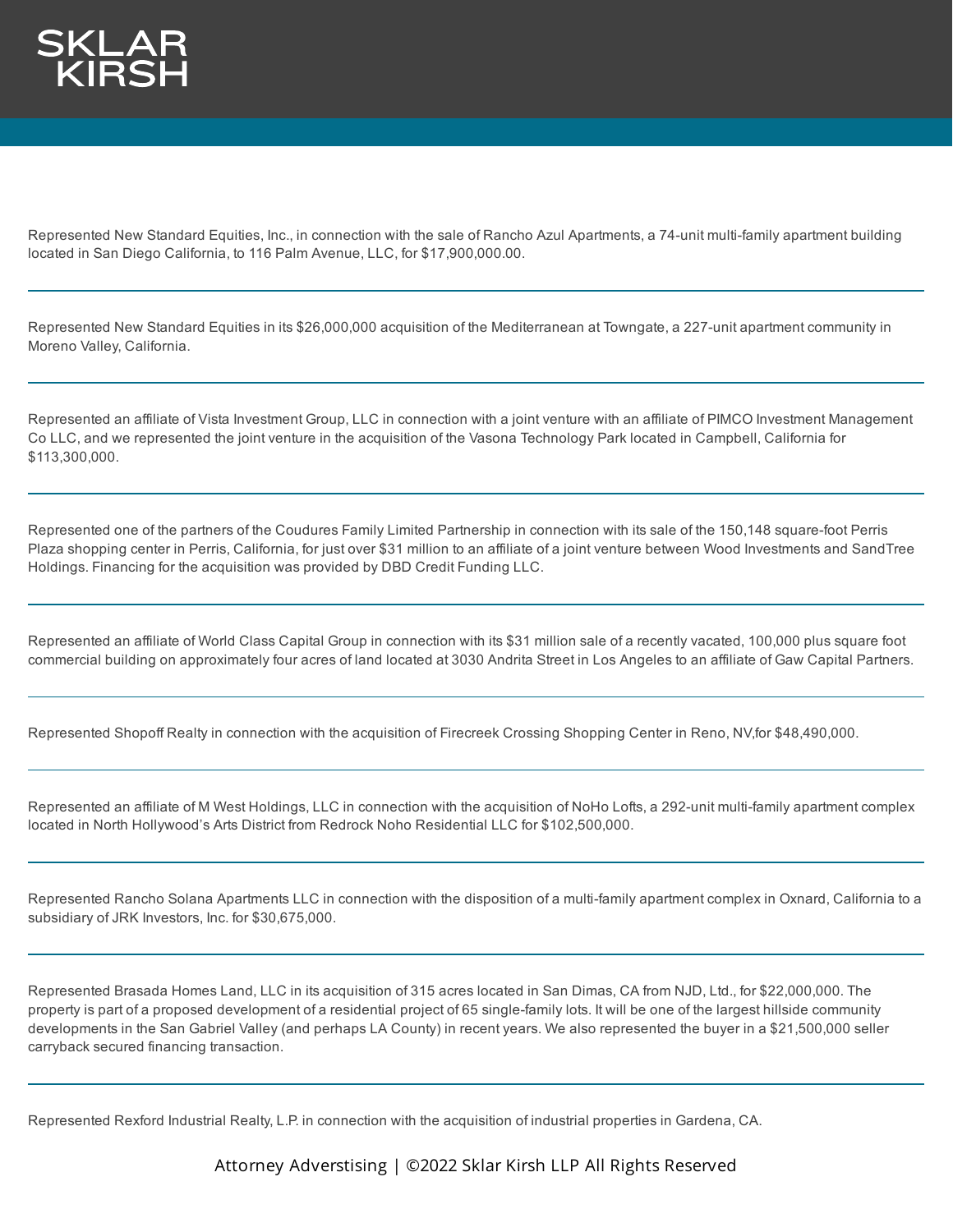Represented World Class Capital Group LLC in connection with the almost \$16,500,000 acquisition of an industrial building on almost five acres of land in Cerritos, CA, from the Maniaci Family Trust to be redeveloped as a self-storage facility.

Represented The Redfern Family Trust and two affiliated LLCs in connection with the \$75,000,000 acquisition of a not-yet-completed 204-unit apartment complex in Wilmington, CA, from an affiliate of CityView. The acquisition also included a holdback to fund the seller's completion of the project.

Represented Shopoff Realty Investments, L.P. in connection with the sale of a 624-unit multifamily apartment complex located in Las Vegas, Nevada, to a subsidiary of Archon Corporation. Sklar Kirsh had previously assisted Shopoff in its acquisition of Skypointe last year at a purchase price of \$72,250,000.

Represented The Bascom Group, as sponsor's joint venture counsel, in connection with the acquisition of a 406-unit multifamily project located in the city of Santa Ana, CA, with a purchase price of \$94,000,000.

Represented CollegePlace Partners, LLC in the purchase of a student housing portfolio at Brigham Young University for a total purchase price of approximately \$33,000,000.

Represented a subsidiary of Dornin Investment Group, LLC in connection with the sale of an office building, located in the City of Cypress, California, and containing approximately 106,341 rentable square feet of office space to V.C.I. Corporation for \$24,000,000.

Represented an affiliate of Harbor Associates, LLC, in connection with the acquisition, financing and sale leaseback of an office building located in Los Angeles, CA from Spanish Broadcasting System, Inc., for \$14,700,000. We also represented Harbor Associates, LLC in connection with a joint venture between Harbor Associates and Stockbridge Capital Group LLC. The acquisition and post-acquisition capital improvements were financed by CopperPoint Mutual Insurance Company.

Represented a national investment group in connection with its acquisition of an approximately 165-unit multi-residential property Vancouver, Washington, at a purchase price of approximately \$27,000,000.

Represented an affiliate of Dornin Investment Group, LLC, as buyer's/borrower's counsel, in connection with the a \$15,600,000 acquisition and financing of a multi-family residential apartment complex located in Las Vegas, Nevada from special servicer CWCapital Asset Management, LLC. The acquisition was funded in part as the up leg in a 1031 transaction and in part by a \$11,700,000 loan.